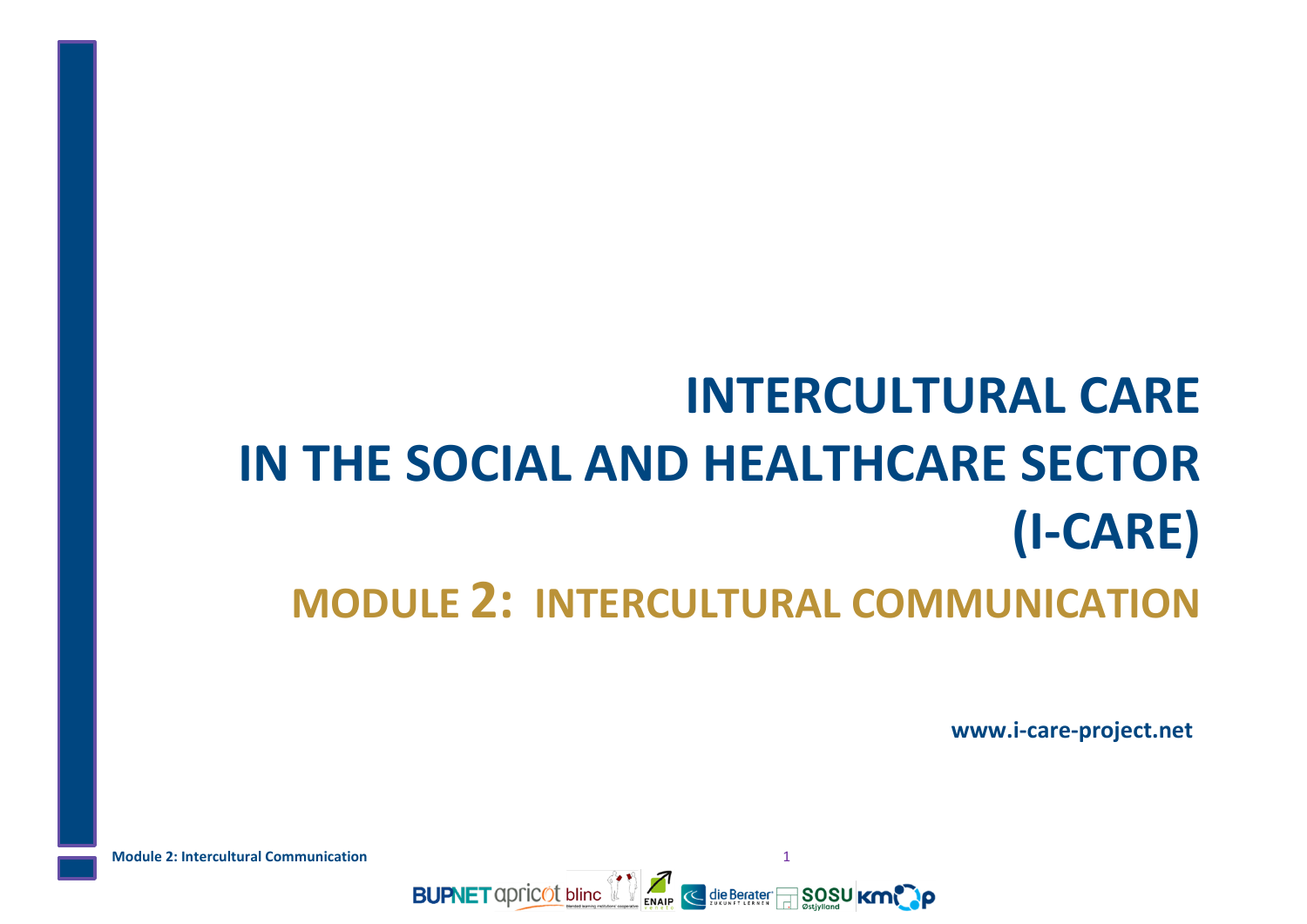# **Project Information**

| Project title:       | INTERCULTURAL CARE IN THE SOCIAL AND HEALTHCARE SECTOR (I-CARE)             |
|----------------------|-----------------------------------------------------------------------------|
| Project number:      | 2019-1-UK01-KA202-061433                                                    |
| Sub-programme or KA: | Key Action 2: Cooperation for innovation and the exchange of good practices |
| Authoring partners:  | blinc and BUPNET                                                            |
| Date of preparation: | June 2021                                                                   |



This work is licensed under the Creative Commons Attribution-NonCommercial-ShareAlike 4.0 License @ 2021 by I-CARE Consortium

The European Commission support for the production of this publication does not constitute endorsement of the contents which reflects the views only of the authors, and the Commission cannot be held responsible for any use which may be made of the information contained therein.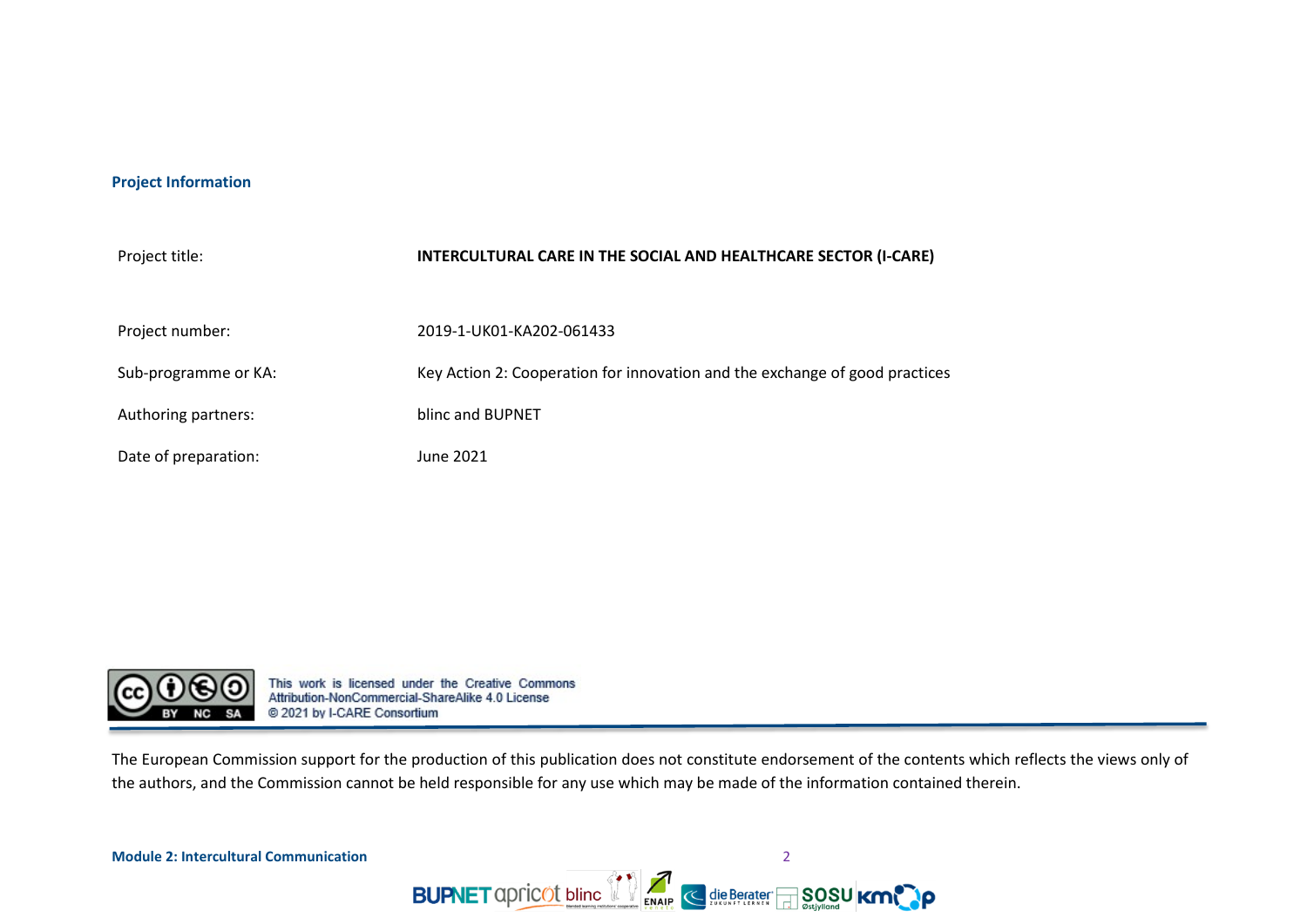# **INTERCULTURAL COMMUNICATION**

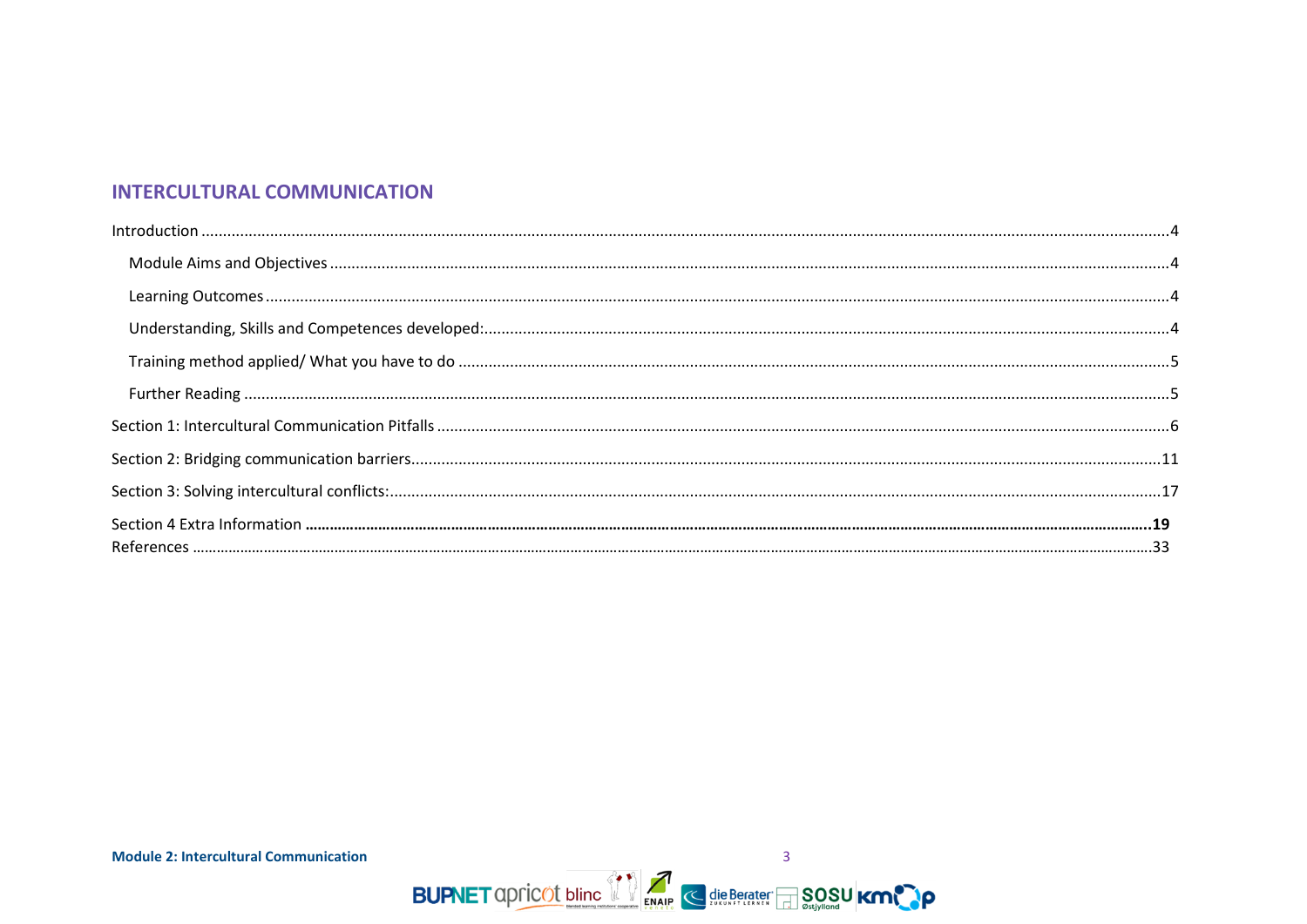# <span id="page-3-0"></span>**Introduction**

This module raises awareness on the cultural differences we might meet when communicating with somebody with another cultural background. It introduces ways, methods and good practice examples to overcome communication barriers both linguistically and non-verbally and how to solve intercultural conflicts by using de-escalation methods. It contains many activities to practice and deepen skills in intercultural communication.

# <span id="page-3-1"></span>**Module Aims and Objectives**

The purpose of this module is for learners to:

- $\Box$  Get to know cultural differences in communication
- $\Box$  Learn how to overcome communication barriers
- $\Box$  Learn how to solve intercultural conflicts

# <span id="page-3-2"></span>**Learning Outcomes**

After studying this module you will be able to:

- $\Box$  Identify the pitfalls in intercultural communication
- $\Box$  Have strategies available to overcome intercultural communication pitfalls
- $\Box$  Have strategies available to overcome language barriers
- $\Box$  Have strategies available to solve intercultural conflicts

# <span id="page-3-3"></span>**Understanding, Skills and Competences developed:**

- $\Box$  Increased Intercultural awareness
- $\Box$  Increased intercultural communication competence
- $\Box$ Increased linguistic skills
- $\Box$  Increased skills to use intercultural communication strategies
- g Increased conflict resolution competence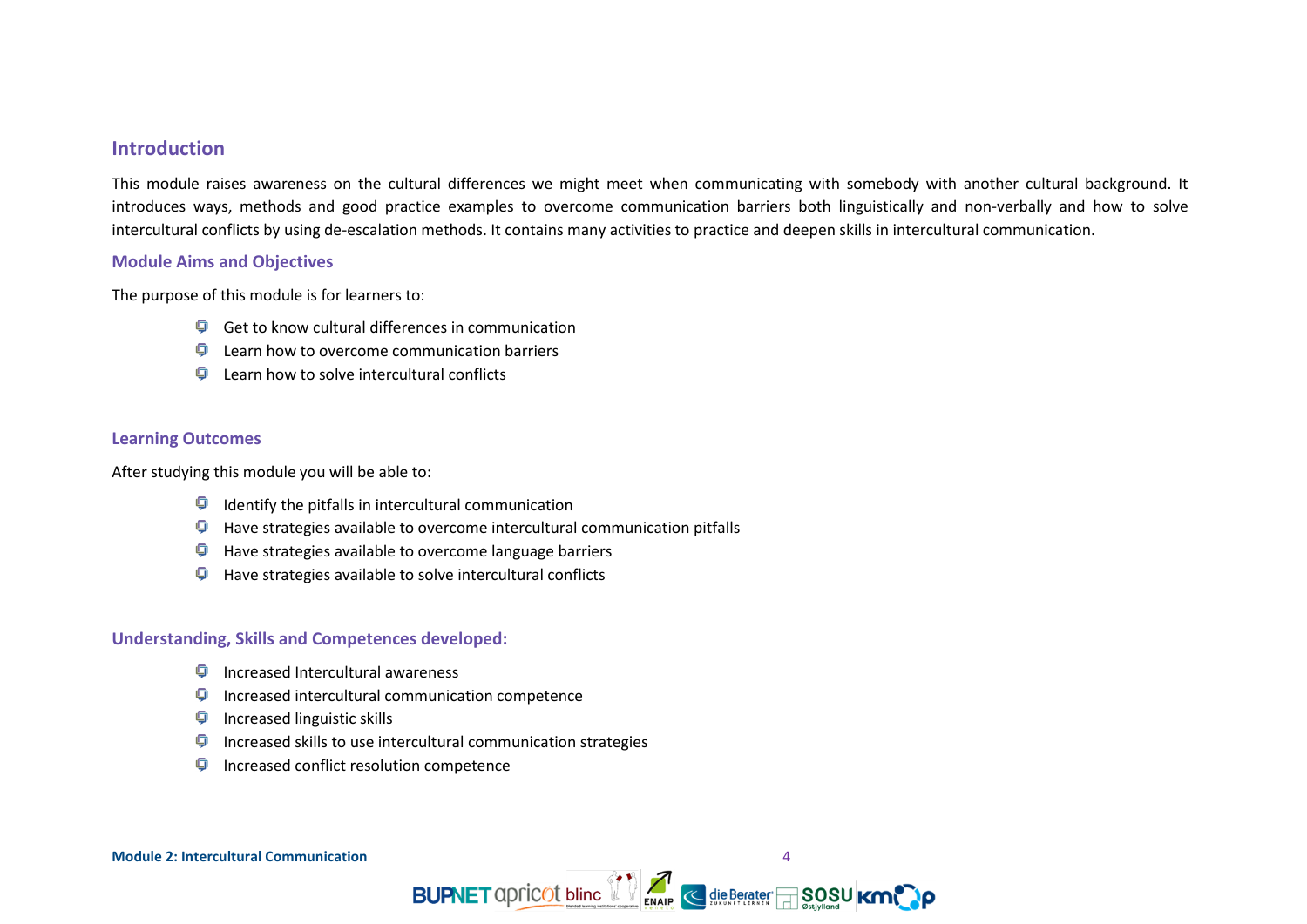# <span id="page-4-0"></span>**Training method applied/ What you have to do**

This module is available as e-learning and can also be delivered face-to-face in a classroom, or with a class via a virtual platform.

It involves:

- **P** Reading background information on the subject of the module.
- **D** Completion of exercises and activities either by e-learning or attending a face-face course, or via a virtual platform.

# <span id="page-4-1"></span>**Duration:** 2 hours

# **Further Reading**

<span id="page-4-2"></span>You will also find a range of supporting resource materials for further information, available in the **I-CARE Toolbox** and on the **I-CARE App.**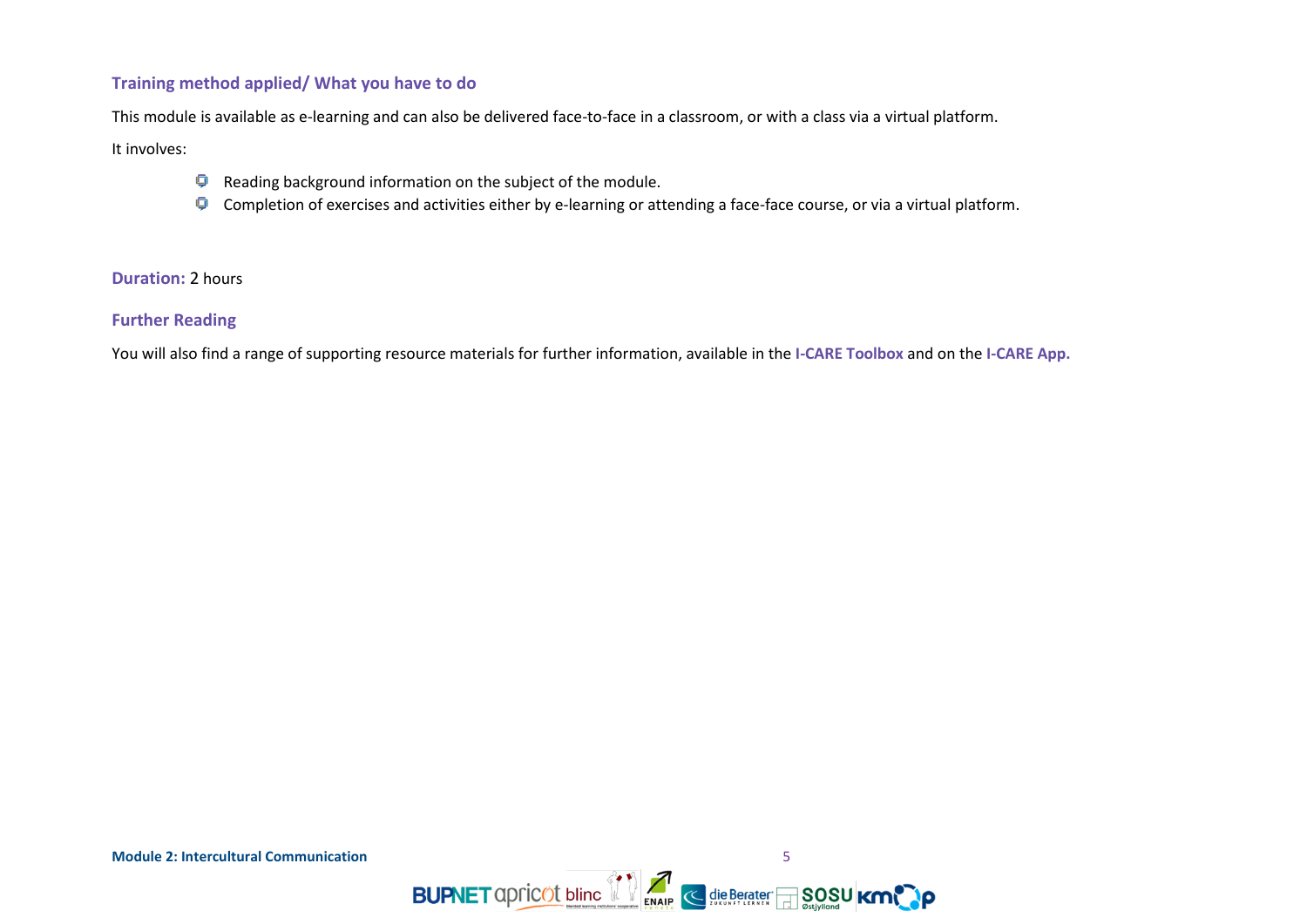# **KEY TO SYMBOLS**

| <u>io</u> | <b>ACTIVITY</b>      | $\frac{1}{2} \left( \frac{1}{2} \right) \left( \frac{1}{2} \right) \left( \frac{1}{2} \right) \left( \frac{1}{2} \right) \left( \frac{1}{2} \right) \left( \frac{1}{2} \right) \left( \frac{1}{2} \right) \left( \frac{1}{2} \right) \left( \frac{1}{2} \right) \left( \frac{1}{2} \right) \left( \frac{1}{2} \right) \left( \frac{1}{2} \right) \left( \frac{1}{2} \right) \left( \frac{1}{2} \right) \left( \frac{1}{2} \right) \left( \frac{1}{2} \right) \left( \frac$<br>__<br>___ | <b>TRAINER'S</b><br><b>NOTES</b> | <b>SUMMARY</b> |
|-----------|----------------------|-----------------------------------------------------------------------------------------------------------------------------------------------------------------------------------------------------------------------------------------------------------------------------------------------------------------------------------------------------------------------------------------------------------------------------------------------------------------------------------------|----------------------------------|----------------|
|           | <b>TRAINER INPUT</b> | l≣l<br>Ξ                                                                                                                                                                                                                                                                                                                                                                                                                                                                                | <b>ACTION PLAN</b>               |                |

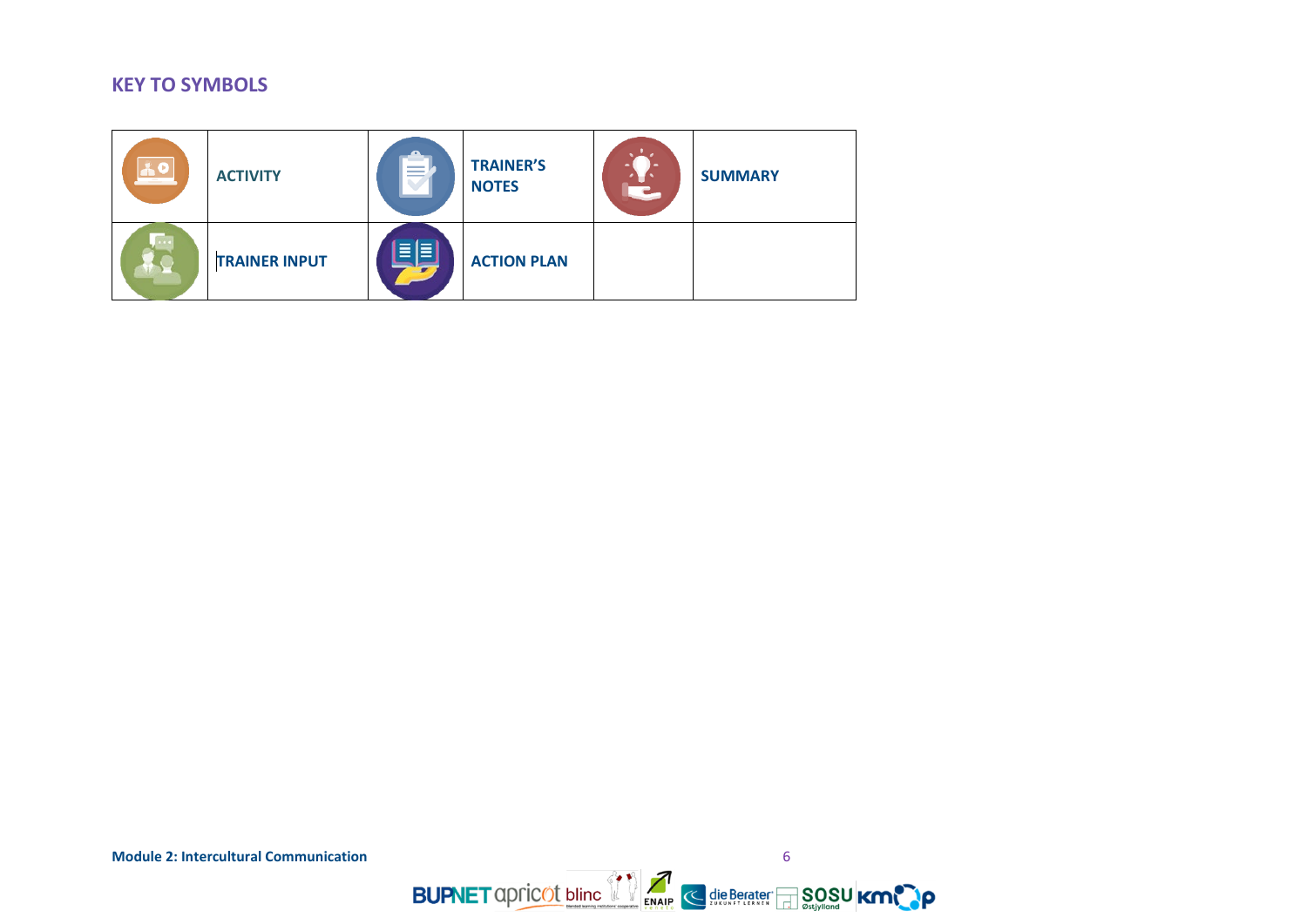# **Section 1: Intercultural Communication Pitfalls**



Eva and Ben are working for a mobile care service. In the morning they have a talk in the car when driving to their first patient's house - Mrs Yildiz. It was agreed that they will advise Mrs Yildiz about the possibilities to improve her care, as during recent weeks it has become apparent that she will need intensified care. Mrs Yildiz hardly speaks English, her mother tongue is Turkish, but she speaks a special dialect as she comes from the region near the Black Sea).

Eva: "I am a bit concerned about what will happen today when we get to Mrs Yildiz house. It will be hard to explain to her the options she has. I expect that many family members will be present, and it will be a mix of languages spoken, so we will hardly be able to communicate."

Ben: "Yes, I share your concerns. I am glad that we will have an interpreter available. Though I fear that he might not be from the same region than Mrs Yildiz and speak another dialect. And most of the interpreters are not so familiar with the medical wordings. I always fear that the words are not really correctly translated."

Eva: "That can be a problem. I also find it difficult to really understand what was meant when communicating with an interpreter because we cannot put the nonverbal reaction together with the words."

Ben: "Sometimes I am also not sure if the patients can really talk openly if a third unfamiliar person is involved in the communication process."

Eva: "A Turkish friend of mine has told me that the Turkish language has very flowery expressions. If you want to congratulate someone you say something like: 'your eyes may be enlightened'. And she also told me that feelings are very intensely expressed."

Ben: "I have to admit that sometimes I feel a bit uncomfortable with the warm and welcoming way of dealing with us. I find it difficult to explain that we cannot stay to eat with them without seeming offensive."



**Module 2: Intercultural Communication**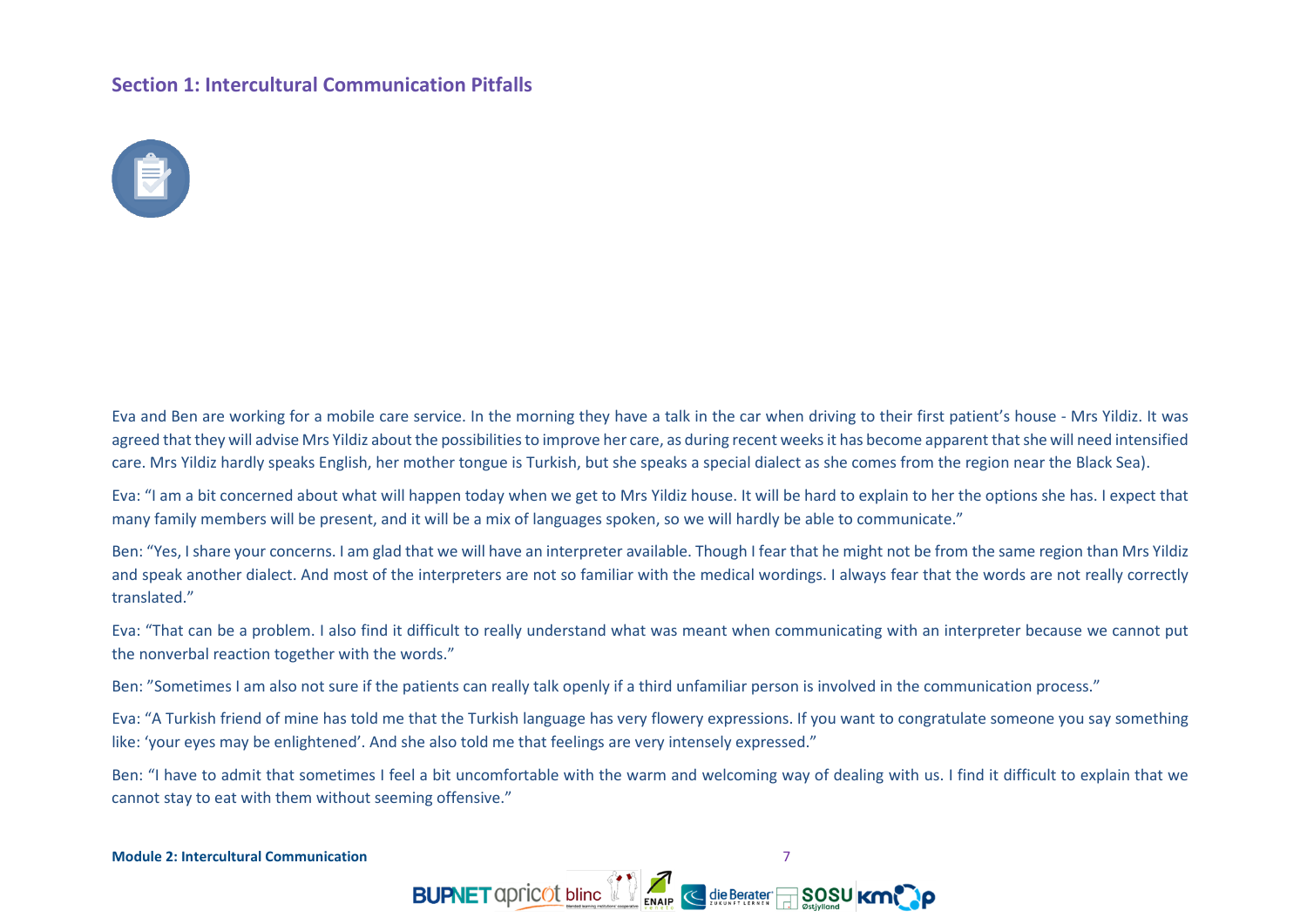Eva: "I am also sometimes a bit irritated about the family relations and the way the family members behave among each other. They kiss each other even among family members of the same gender. On the other hand sometimes they seem to shout at each other very loud, so I am not sure if they are having a fight or just a loud discussion."

Ben: "We have arrived. Let's hope for the best. We want to carefully advise Mrs Yildiz, so her situation can be improved."



Ask your learners to extract the communication pitfalls that are explained in the dialogue. Ask your learners to report on their experiences and to discuss if they have ever been in a similar situation? Ask them to think about any problems that occurred.



Pitfalls in Intercultural Communication: Language Differences.

Language differences = obvious barrier to intercultural communication Dialects, different accents and slang can cause problems even if you speak the same language. Words do not necessarily translate exactly from one language to another. If an interpreter is used, the characteristics of the conversation can change as a third person comes in.

Pitfalls in intercultural communication: Non-verbal communication.

**Distance:** which distance feels comfortable for you when talking to a stranger? Try it out! Have you ever been in a situation where your conversation partner did not keep the "appropriate distance"? How did it effect your conversation? **Gestures:** Do you know the meaning of the gestures on the pictures in at least two different cultures? **Mimics:** Discuss what it means in your cultural context to look someone straight into the eyes. Can you think of other interpretations than your own?

Pitfalls in intercultural communication – stereotyping.

Stereotypes and prejudices can influence the way we communicate with each other. There are negative as well as positive stereotypes. An increased awareness about the effects of stereotyping can minimize the negative impacts that can result from them. A self-reflective attitude comprises of acknowledging the existence of our preconceptions, understanding how they impact us, slowing down, checking it out and getting information.

**BUPNET** apricot bline  $\sum_{\text{ENAP}}$  e die Berater **SOSU KI**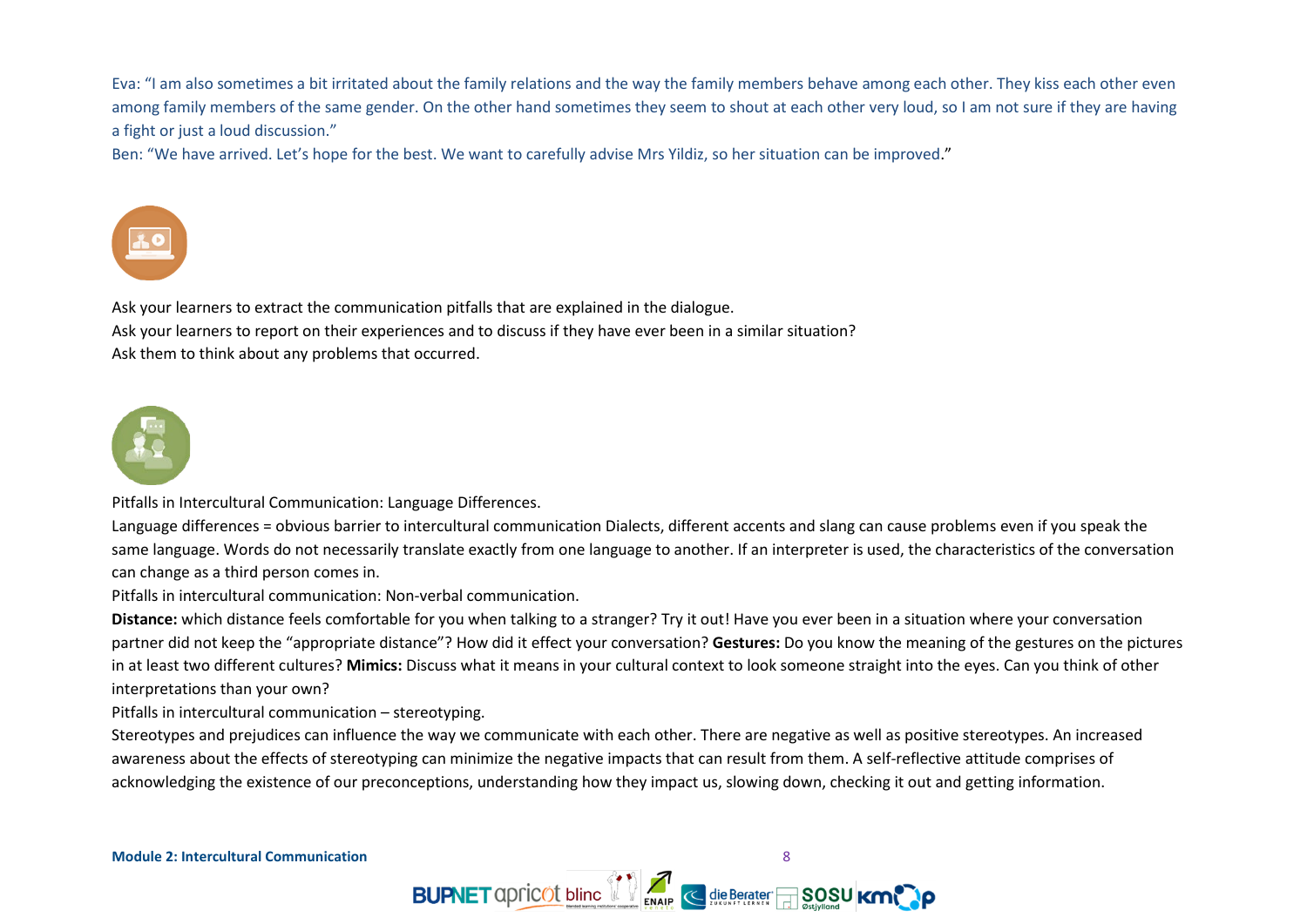



(Yang Liu: pictures of intercultural communication differences). In pairs look at the illustrations on each slide and discuss with your partner the answer to each question, by describing the cultural communication difference that is expressed in the picture.



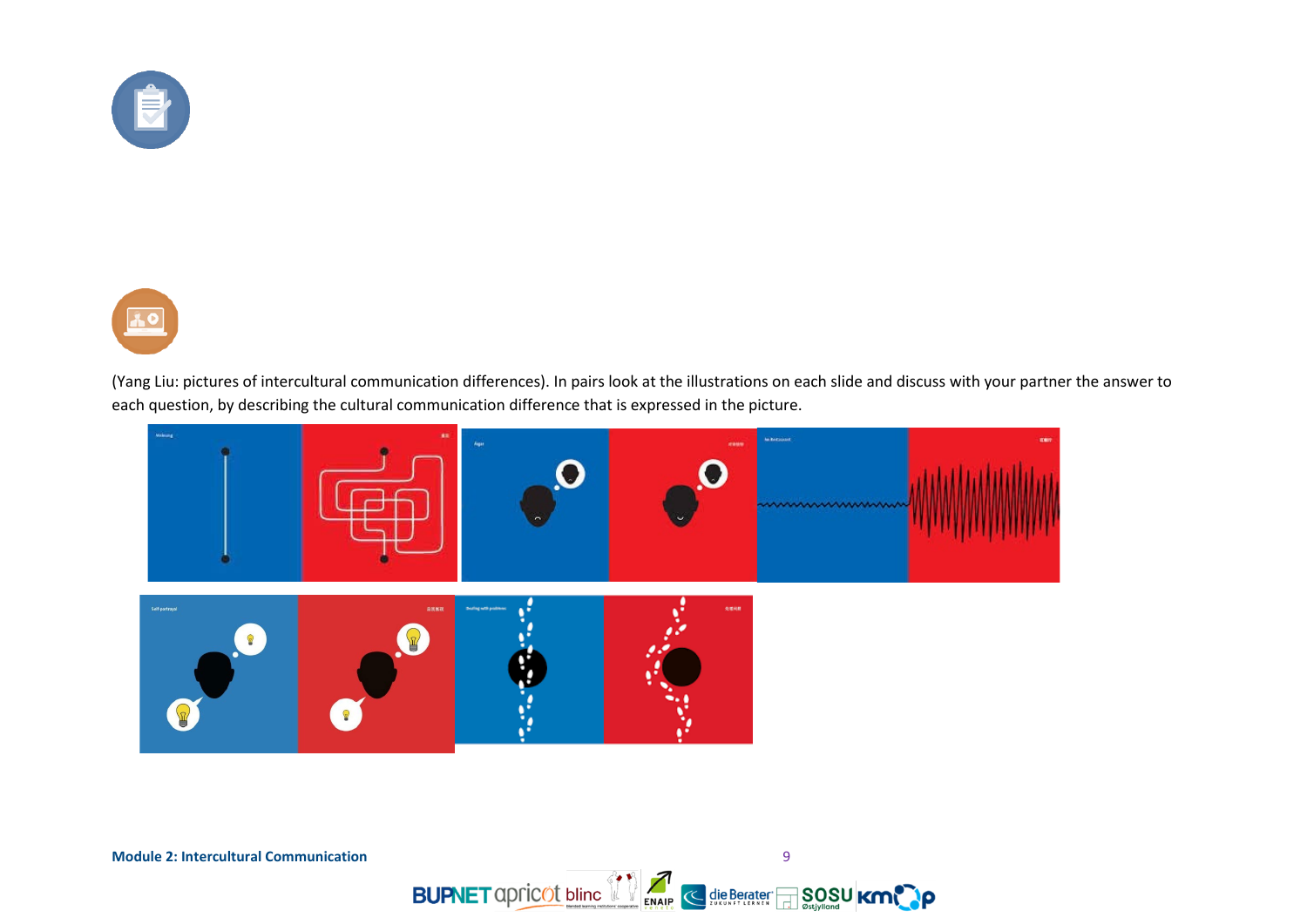

Think of some examples of intercultural communication pitfalls at your workplace? Which are the most common ones? Which tools and approaches do you currently use to overcome them? Where do you see space for improvements?

Then go through the summary to sum up this session.



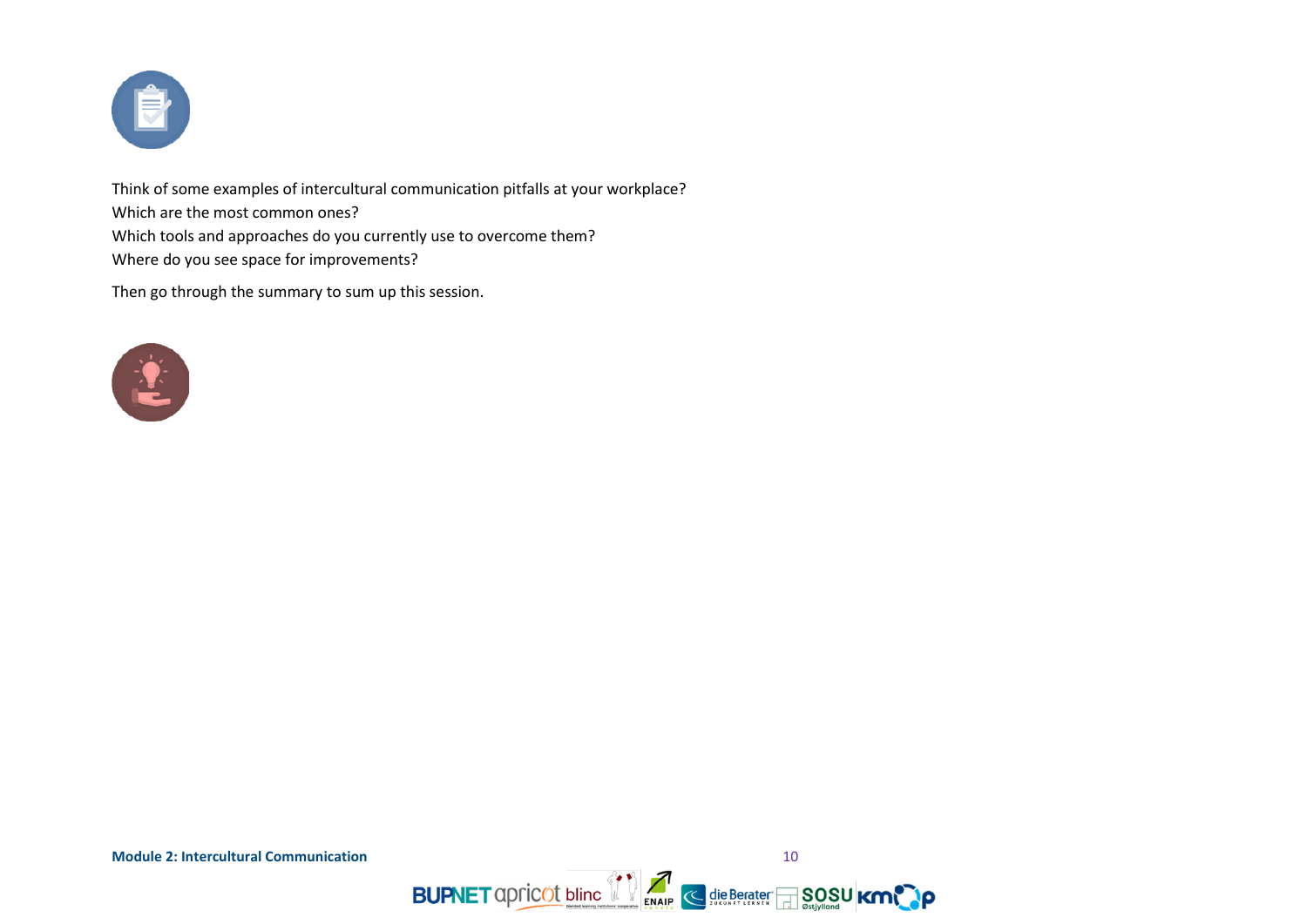# <span id="page-10-0"></span>**Section 2: Bridging communication barriers**





- The way from their workplace to the next public transport station
- The different qualifications of the people who work at their workplace
- **Possible side effects or complications after a surgery**
- **What you had for dinner last night**

Source: Dagmar Domenig (2007)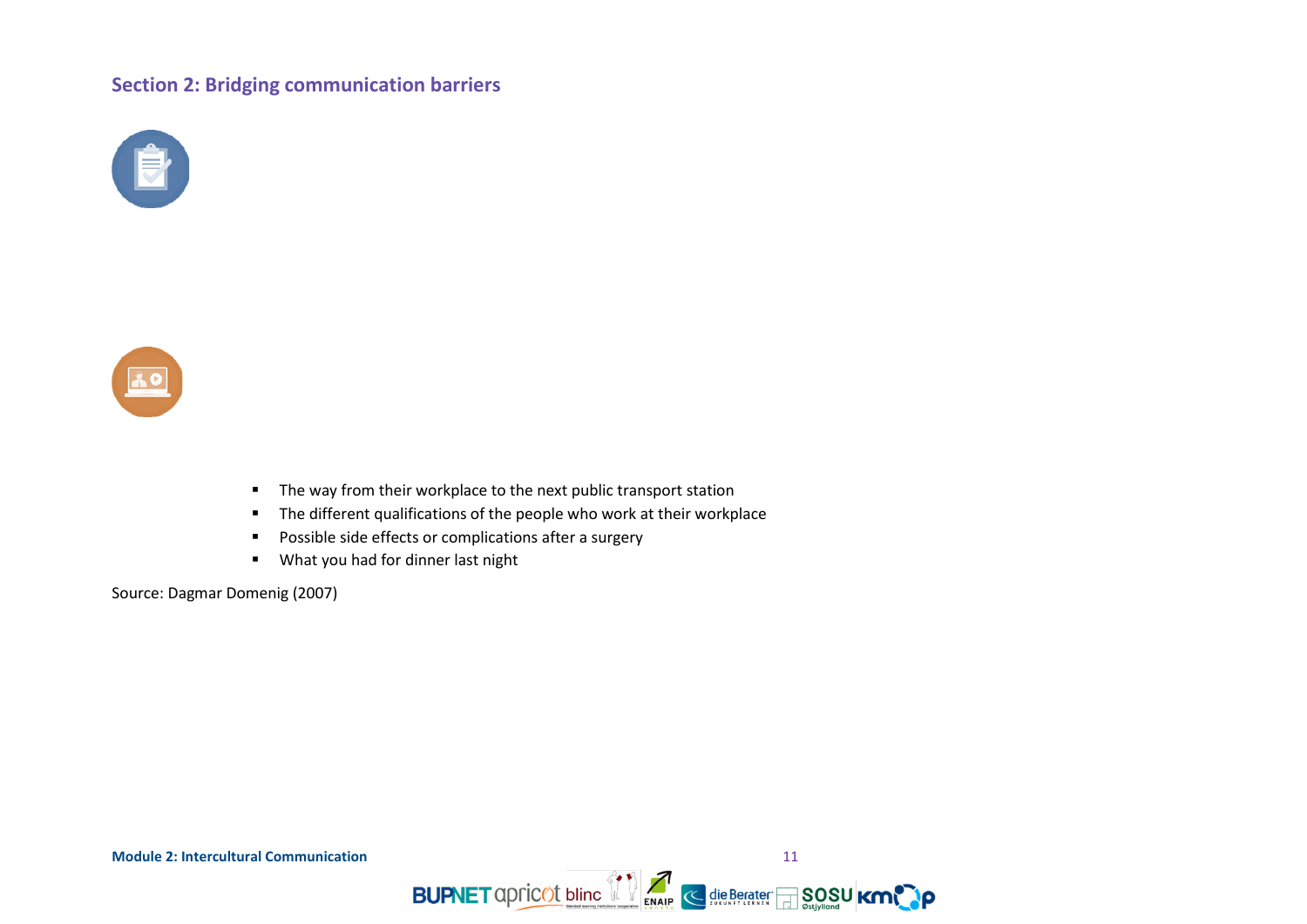

| Content and aim of the communication                               | <b>Means of communication</b>                                                                                              |  |  |
|--------------------------------------------------------------------|----------------------------------------------------------------------------------------------------------------------------|--|--|
| Simple messages and acting recommendations for your patient/client | Body language and gestures, pictograms                                                                                     |  |  |
| Daily communication with the patient/client                        | Translation-Apps, bilingual colleagues                                                                                     |  |  |
| Emergency situations and other unexpected situations               | Bilingual colleagues, any people around speaking the language of the<br>patient/client, ideally a professional interpreter |  |  |
| <b>Explaining medical terms</b>                                    | Translation-apps or dictionary                                                                                             |  |  |
| Planned conversations where a detailed understanding is necessary  | Professional interpreters                                                                                                  |  |  |

Bridging Barriers to Intercultural Communication: Tips for Building Trust

Try to create a nice atmosphere in the room, e.g. making it less "sterile"; think about the arrangements for sitting (is there a barrier between you and your patient or can it be more open?).

Try to learn how to pronounce the name of your patient correctly even if it is difficult for you.

Simple language, slow and clear articulation - if necessary, repetition of what has already been said can prevent misunderstandings. Use uncomplicated sentence structure with rather short sentences, but no "I Tarzan – you Jane". Compassion and sympathy can be better expressed in many situations in the form of gestures or looks and sometimes touch

Bridging barriers to intercultural barriers – using interpreters

- In which situation it is necessary to involve an interpreter? If it is a complex conversation with many details and/or sensitive issues? > Yes
- Who will be the interpreter? Can it be a bilingual colleague or is there a need for a professional interpreter? Be careful with using family members as interpreters > role conflicts.
- Where to find an interpreter? Are in-house interpreters available? Established system for finding interpreters? Bilingual resources within own team? Professional interpreters can be found on the internet or via local initiatives.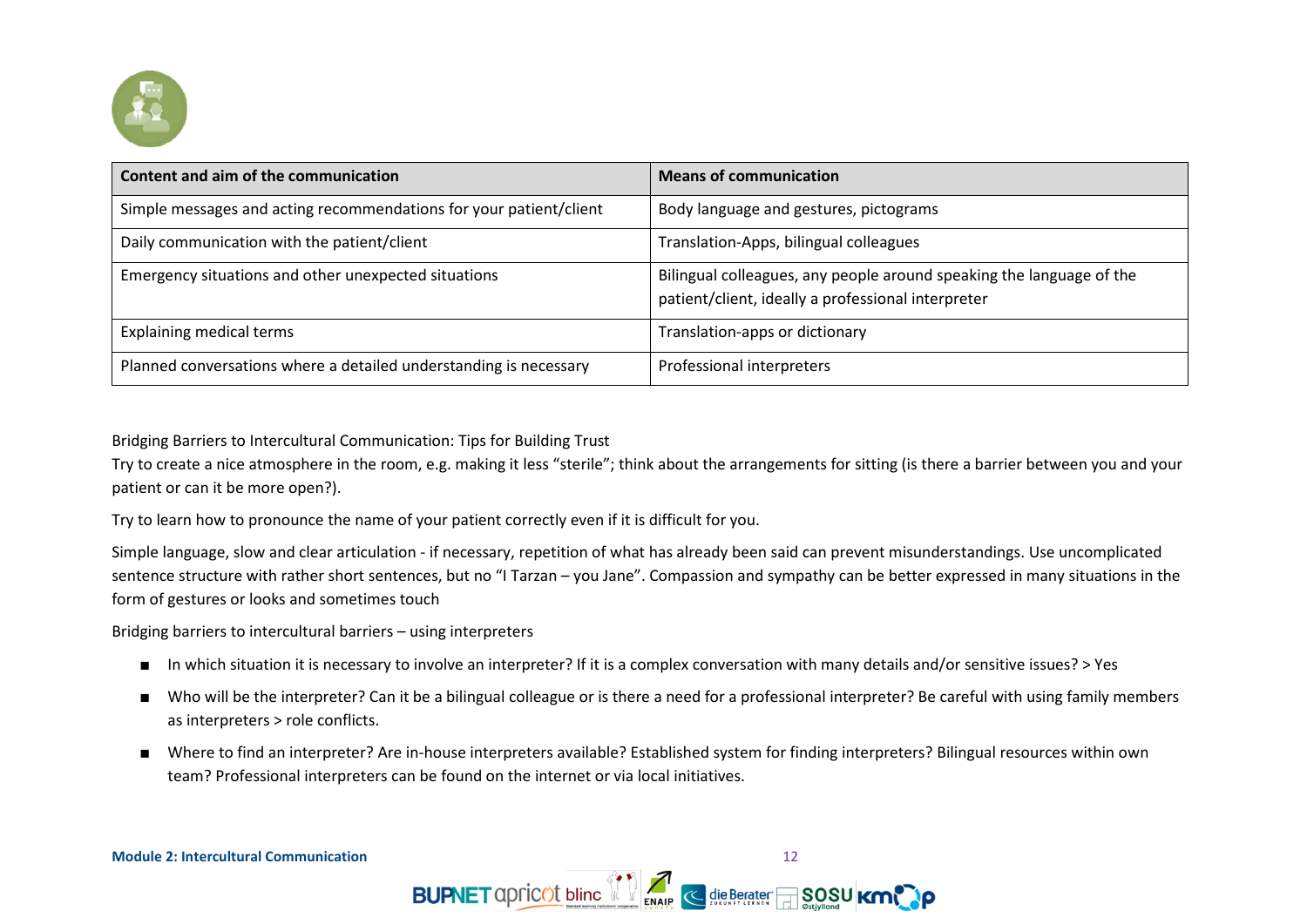■ Plan a preparatory as well as a follow-up conversation with the interpreter

Structuring the conversation when using interpreters:

- 1. Opening the conversation:
	- a. Introduce the persons present
	- b. Explain the need for interpretation and the role of the interpreter
- 2. During the conversation:
	- a. Try to place the seats in a circle or triangle
	- b. Establish eye contact with your patient/client
	- c. Choose a simple and clear language
	- d. Observe the non-verbal language of your patient/client
- 3. Make sure the interpreter is culturally appropriate in terms of gender, ethnic group etc.
- 4. Make sure that the selection of the interpreter maintains the client's privacy
- 5. Spend time with interpreters first and prepare the situation together
- 6. Review the interpreter's roles and procedures and provide in-service training if necessary
- 7. Speak in short, simple, jargon-free sentences, so interpretation is easier. Ask the same question in different ways.
- 8. Avoid colloquialism, idioms, slang, similes
- 9. Encourage the interpreter to translate literally rather than paraphrase
- 10. Look and speak directly to your patient/client, not the interpreter, even though the client does not understand
- 11. Listen even though you may not understand the language
- 12. Look for nonverbal cues
- 13. Have the interpreter ask the patient/client to repeat the information communicated, to see if there are any gaps in understanding
- 14. Be patient as using an interpreter is not easy for any of the parties involved

**Module 2: Intercultural Communication** 13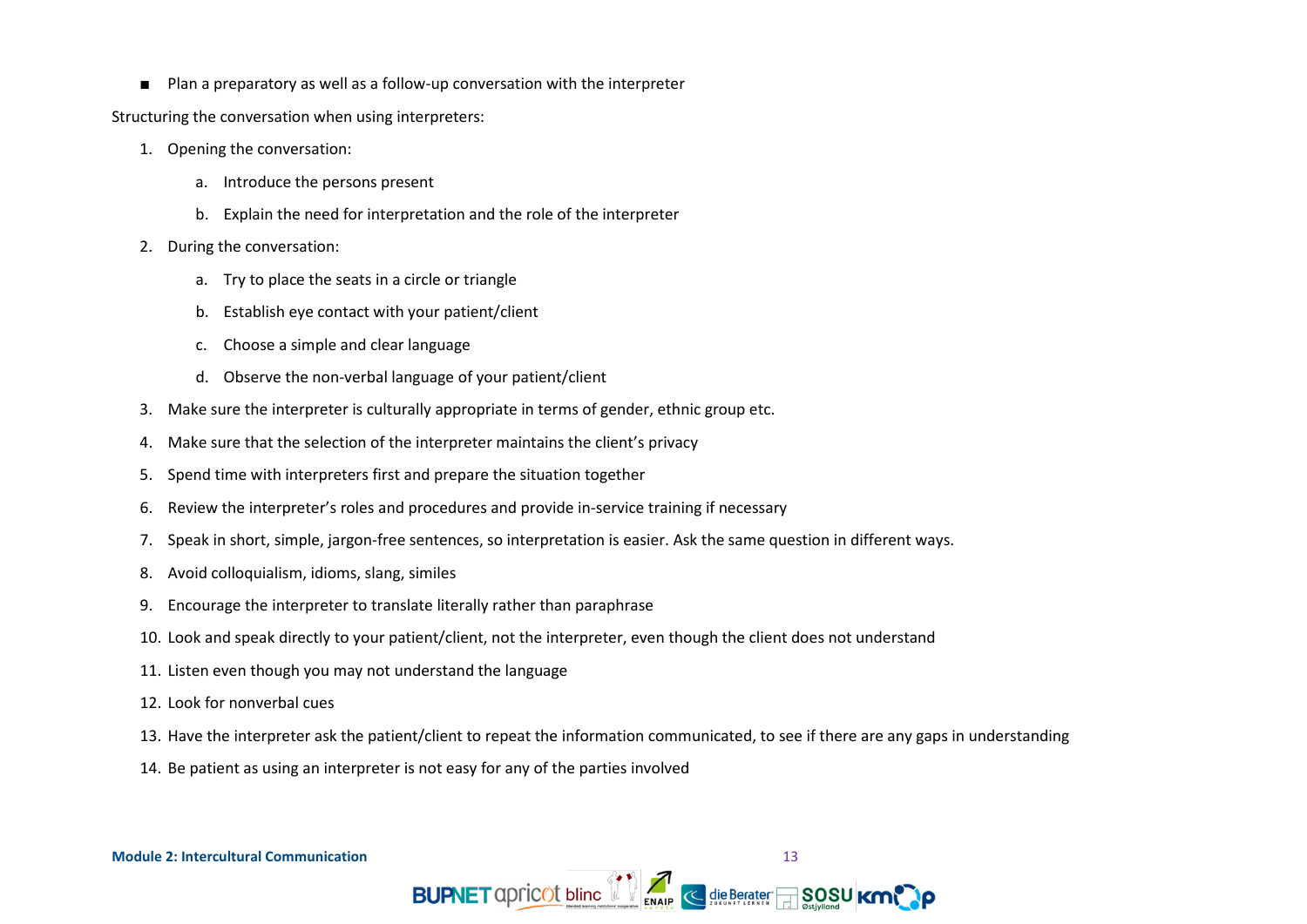

# **PONS Online Translator:**

- translates complex sentences into the desired language with the help of the DeepL service.
- text field and a microphone symbol for voice input via Google Assistant
- includes advertisements.

# **Microsoft Translator:**

- − language input and text input.
- − photo recognition recognises words and texts on photographed objects
- − conversation function
- − free of charge and completely ad-free

# **Google Translator:**

- − text and voice input + photo recognition, handwriting input and conversational translation
- − conversation translator immediately interprets what is said and reads the input aloud
	- − possibility of downloading all dictionaries as an offline version
	- − free of charge and completely ad-free.

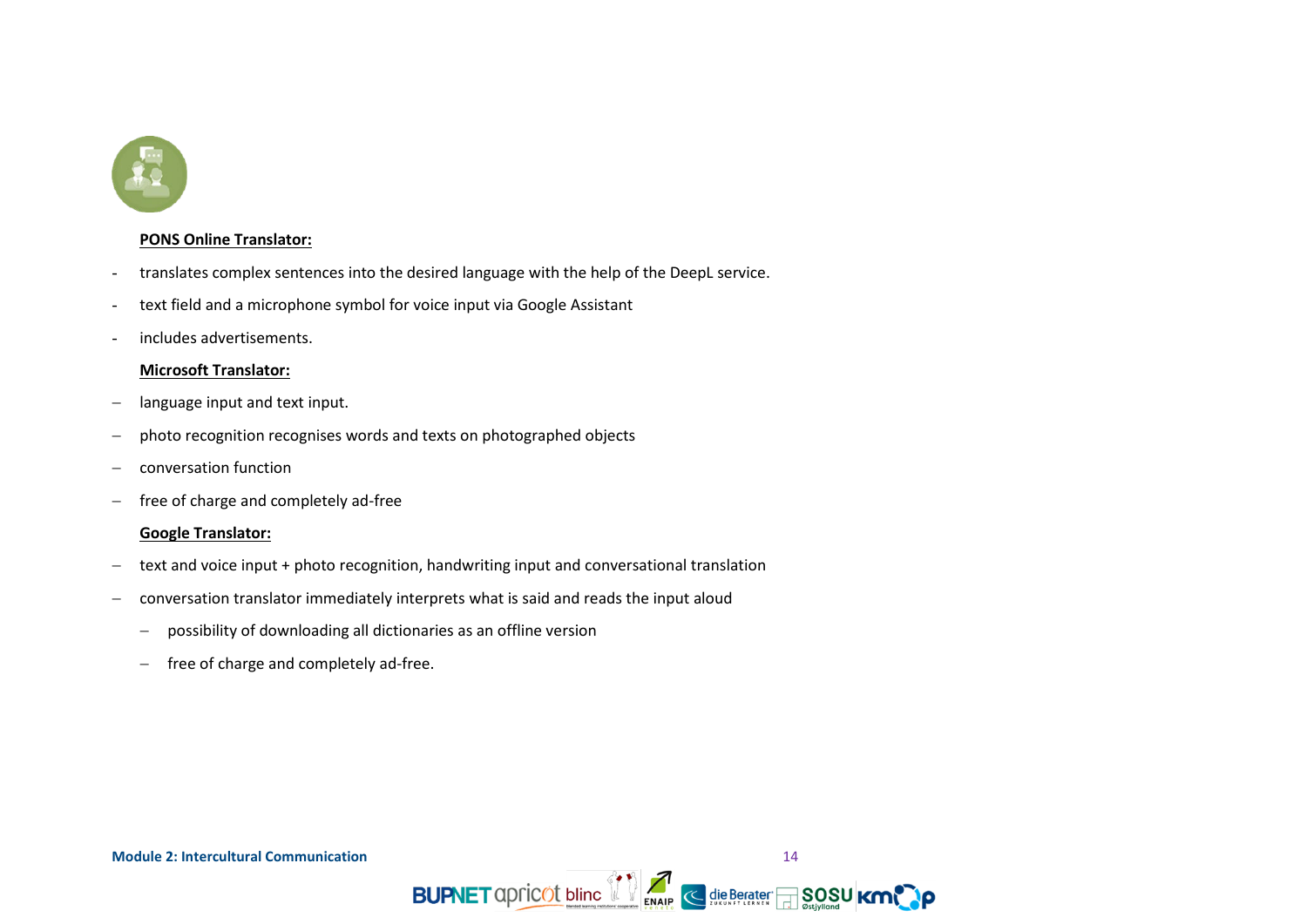

There are also many ways and tool to support non-verbal communication with your patient/client. Some examples of non-verbal communication means are (according to Domenig 2007):

- **Showing and demonstrating**: Whatever can be shown directly to your patient/client should be shown, e.g. the way to the bathrooms, the way any devices should be used, etc.
- **Using pictograms:** these can be cards with drawings or photos of things or locations that are part of the daily routines for taking care of the patient like food, water, bathroom etc., the patient/client can point on the card/photo to communicate.
- **Dictionary without words:** you may use a dictionary which includes pictures instead of words, these can be bought or be self-made
- **"Dolometer":** this is a scale from "no pain" until "unbearable pain" which gives the patient the possibility to express the level of pain nonverbally
- **Music and art** can be used as ways of non-verbal communication

Using simplified language: Simple vocabulary. Simple numbers and characters. Simple sentences. Simple text. Simple layout and pictures.



Divide the group into smaller groups and ask them to choose one on the tasks on the slide. Ask them to make a first draft and then to take feedback about what they thought they needed to include / not include in this. (There will not be time to complete the task, the value of the exercise is in the planning stage).If time is short it will be better to designate the task to each group).



Communication guidelines for your workplace. Put the communication tips into practice by choosing one of the following tasks to be elaborated in small workgroups:

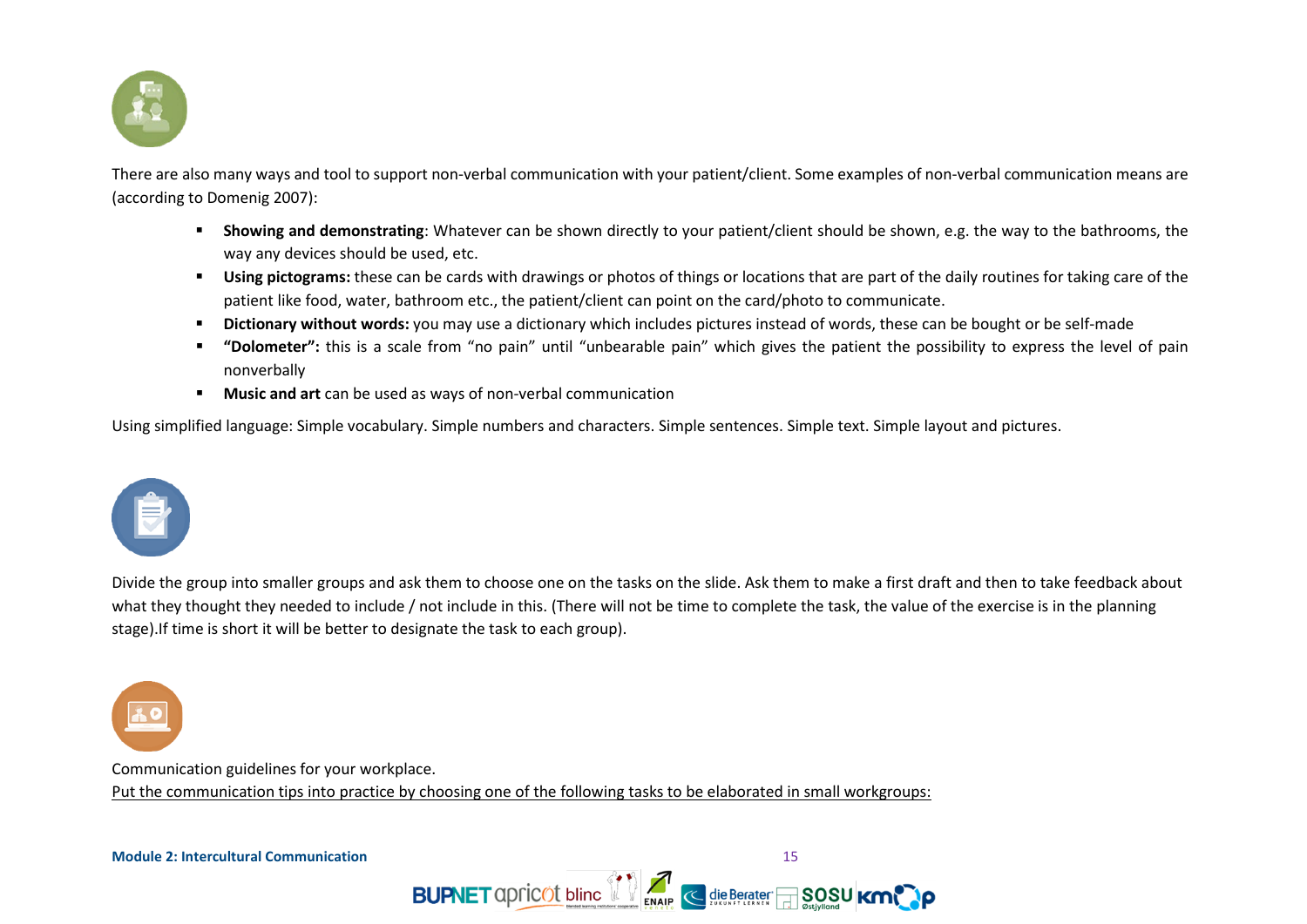- 1. Choose a typical communication situation in your daily work and elaborate a guideline for communication with patients/clients who do not speak your language.OR
- 2. Create a draft for a flyer about your service for a non-native target group using simple language



Summary (slide 27)

There are many ways and tools to bridge communication barriers with your patients or clients.

The most important aspect is to build a good and trustful relationship.

This can be even achieved with non-verbal means. In other cases you might need to use other means to support verbal communication.

<span id="page-15-0"></span>Always consider the specific requirements of the situation to choose the appropriate means for communicating with your clients/patients.

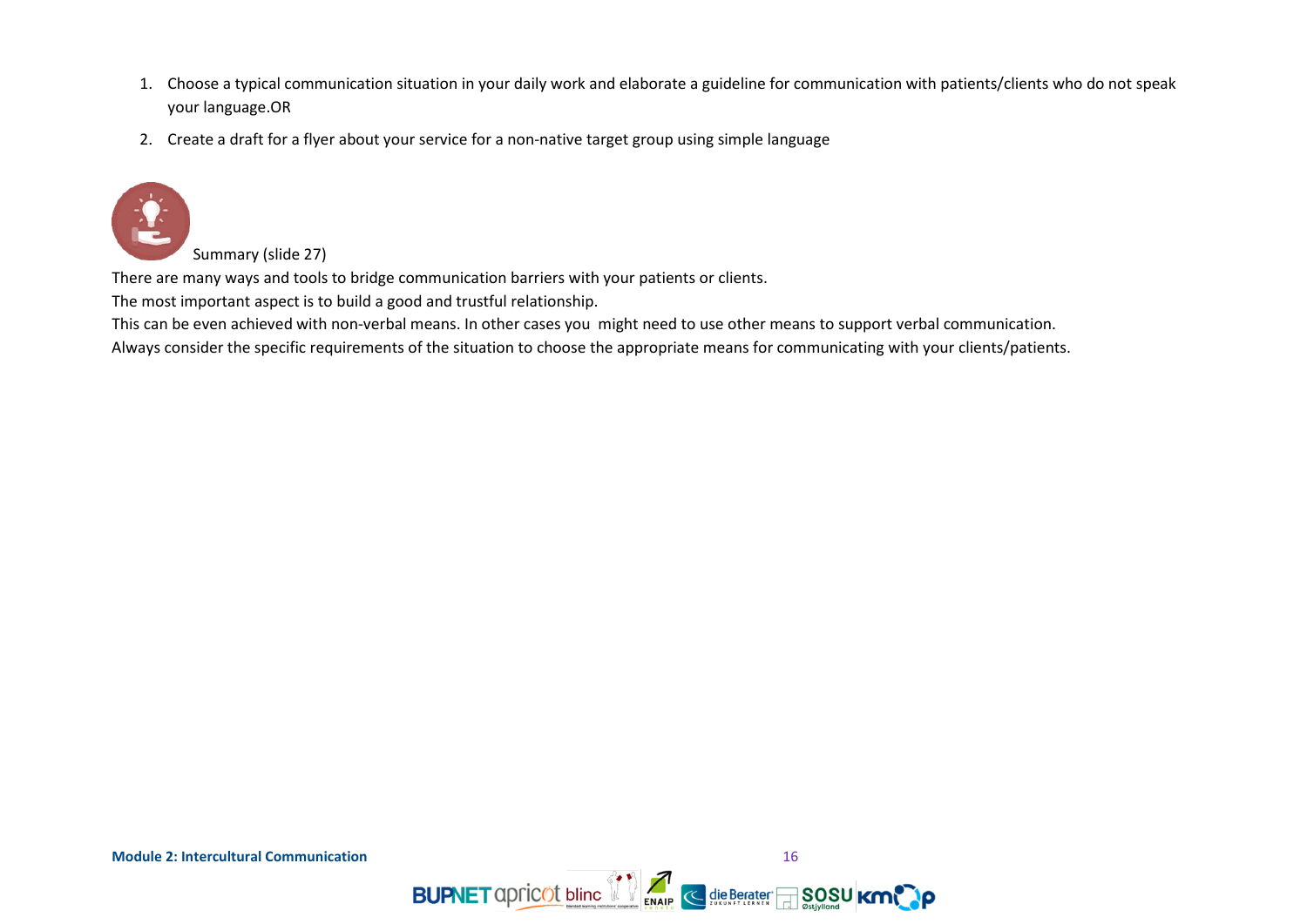# **Section 3: Solving intercultural conflicts:**



Solving intercultural conflicts:

Dealing with Cultural Shock. It may happen that we are even shocked by an attitude based on a different cultural orientation that we may not share. This may lead to conflicts that can be difficult to handle. Margalit Cohen-Emerique has developed a diagnostic method for critical incidents that cause feelings of a cultural shock for the persons involved. Cohen-Emerique, defines a cultural shock as the emotional and intellectual experience happening when getting in touch with what is foreign to us. This creates emotions such as incomprehension, fear, and surprise. If this cultural shock is not recognized and processed, it can lead to defensive reactions. Margalit Cohen-Emerique (1999) describes three steps that can help to overcome a cultural shock:

- 1) Decentration: Clarify the shock on the emotional level first. What do you feel? What exactly causes these feelings?
- 2) Entering the other person's reference system: The next step is to give meaning to each other's attitudes by exploring their different cultural affiliations.
- 3) Negotiation: Negotiation means neither submission nor passive resistance from one or the other. It is a true encounter. Here it is a matter of finding a new norm, a common field or a "3rd space" in which everyone preserves his or her identity and at the same time enters the path of the other.

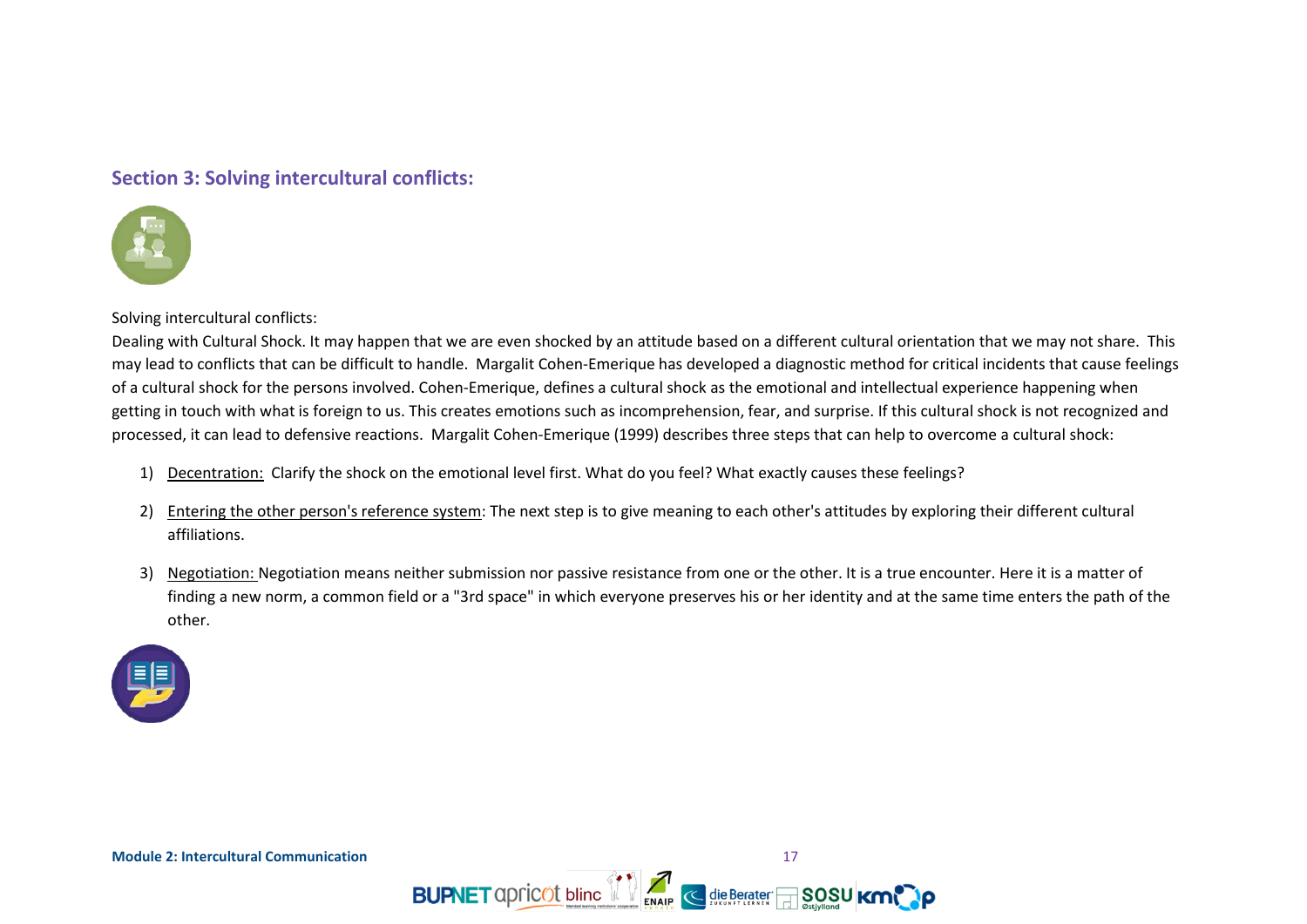What else would I like to know?

What changes will I make in my current practise to ensure that all cultural considerations are in place for the people for whom I care?

# **Extra Information**

# EXTRA INFORMATION 1

*There are many pitfalls in intercultural communication. You will never be able to know exactly which specific cultural communication codes the person you talk to uses. However, it may help to be aware of the differences in communication that can occur.*

# *Language Differences:*

*Language differences are an obvious barrier to intercultural communication. If you speak only English and your patient/client speaks only Farsi, you will not be able to communicate verbally. Even if you have studied the language or an interpreter is available, dialects, different accents and slang can cause problems. In addition, words don't necessarily translate from one language to another in a clean one-to-one correspondence. The same English word may have different meanings to people from different cultures.*

# *Non-verbal communication (Body Language, gestures and mimic):*

*People sometimes take offense because of differences in body language across cultures. For example in some cultures it is more common to stand closer to each other than in other cultures . This may make the "more distanced" person feel crowded and want to back away. Some cultures have more eye or body contact than others. In one cultural context the same gesture can have a totally different meaning. For example looking someone straight in the eyes can be considered an honest, open, and kindly act or as an offensive insult depending on the cultural context and also the role allocation.*

# *Communication styles:*

*Different cultures might have different feelings about which communication style is appropriate in which situation and for which person. Some prefer a very direct communication style and do not have a problem addressing conflicts openly. Others talk about problems or conflicts only very indirectly. For example, in some cultures it is very common to say "yes" or "maybe" when they actually mean "no", people from this cultural context would consider an outright refusal blunt rather than honest.* 

# *Stereotypes and prejudices:*

*Stereotypes and prejudices about people from other cultures can cause communication problems and offense. Ethnocentrism, or a belief that your own culture is better than that of others, can lead to acting superior toward others. There may even be positive stereotypes that influence our behaviour. Sometimes we*  are not even aware of the stereotypes that we hold ourselves. This may have an impact on the way we treat people who we feel are different from ourselves.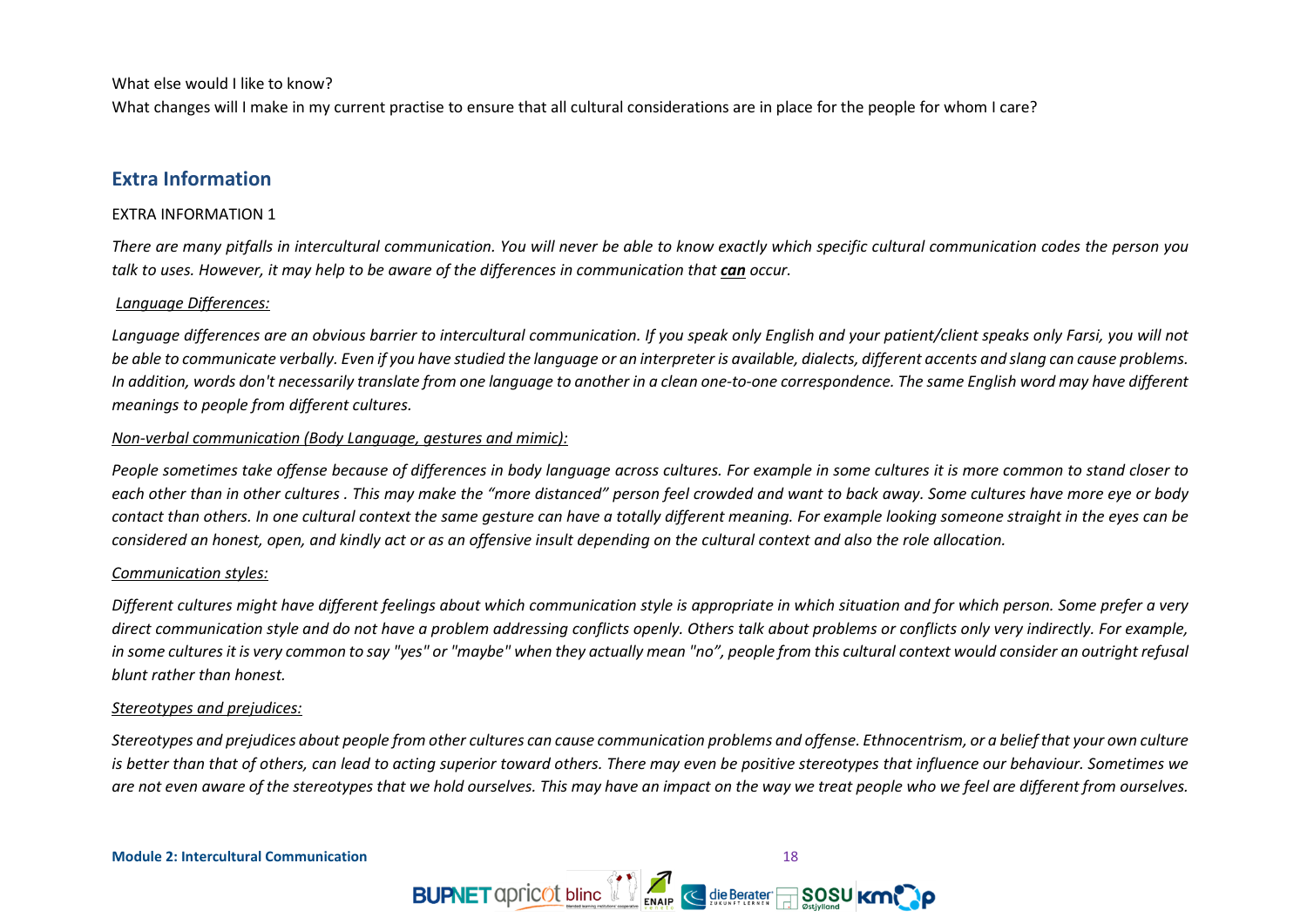*Sometimes clients or patients from a different cultural context may bring in their stereotypes about us, too. An increased awareness about these effects can minimise the negative impacts that can result from stereotyping. A self-reflective attitude comprises: acknowledging the existence of our preconceptions, understanding how they impact us, slowing down, checking it out and getting information.*

# *Expression of emotions:*

*In some cultural contexts it is very common to keep a tight control of emotions, while others are more comfortable showing their feelings. Loud talking or*  laughing might embarrass people from a certain cultural context. Differences in expressing emotions can cause irritations in the relationship or even a *communication shut-off. A person who talks emotionally may be judged as being aggressive in another cultural context while someone who speaks slowly may be seen as unmotivated. Be aware that in these cases the judgement of the person is the problem, not the difference itself.* 

# *Taboos:*

*In different cultural contexts there might be different things that are considered taboo. Taboos can relate to things, persons, or institutions, but also to actions, topics, pictures or feelings.* 

*Examples:*

- *in most cultures it is a taboo to have an intimate relationship within the family* 9
- *in some cultures it is a taboo to touch a specific animal or a specific person as those have a religious meaning* Ģ
- *in many cultures it is a taboo to eat with the fingers, but in many others it is a totally normal thing* g
- *in some cultures it is a taboo to show strong emotions* o

# EXTRA MATERIAL 2

*Building trust is the most important pre-requisite for a good relationship with your patient/client. In order to support this you can generally try to think about what would make a patient/client make feel comfortable regardless of if he or she speaks your language or not. Try to create a good atmosphere in the room,*  e.g. making it less "sterile", think about the arrangements for sitting (is there a barrier between you and your patient or can it be more open?).

*You can also build trust on a linguistic level. First of all try to learn how to pronounce the name of your patient correctly even if it is difficult for you. Use language, that is clear and articulate well and - if necessary -use repetition of what has already been said to prevent misunderstandings. It is advisable to use uncomplicated sentence structurse with rather short sentences, without slipping into an "I Tarzan - You Jane" type of speech. If a list of questions has to be worked through - for example when admitting a patient to a facility - these questions should not be reeled off -they are questions, not an interrogation. Last but not least, the often unconscious, non-verbal communication - such as body language - can be integrated into everyday care as compassion and sympathy can be better expressed in many situations in the form of gestures or looks - and sometimes touch. Although attention is required, because not all*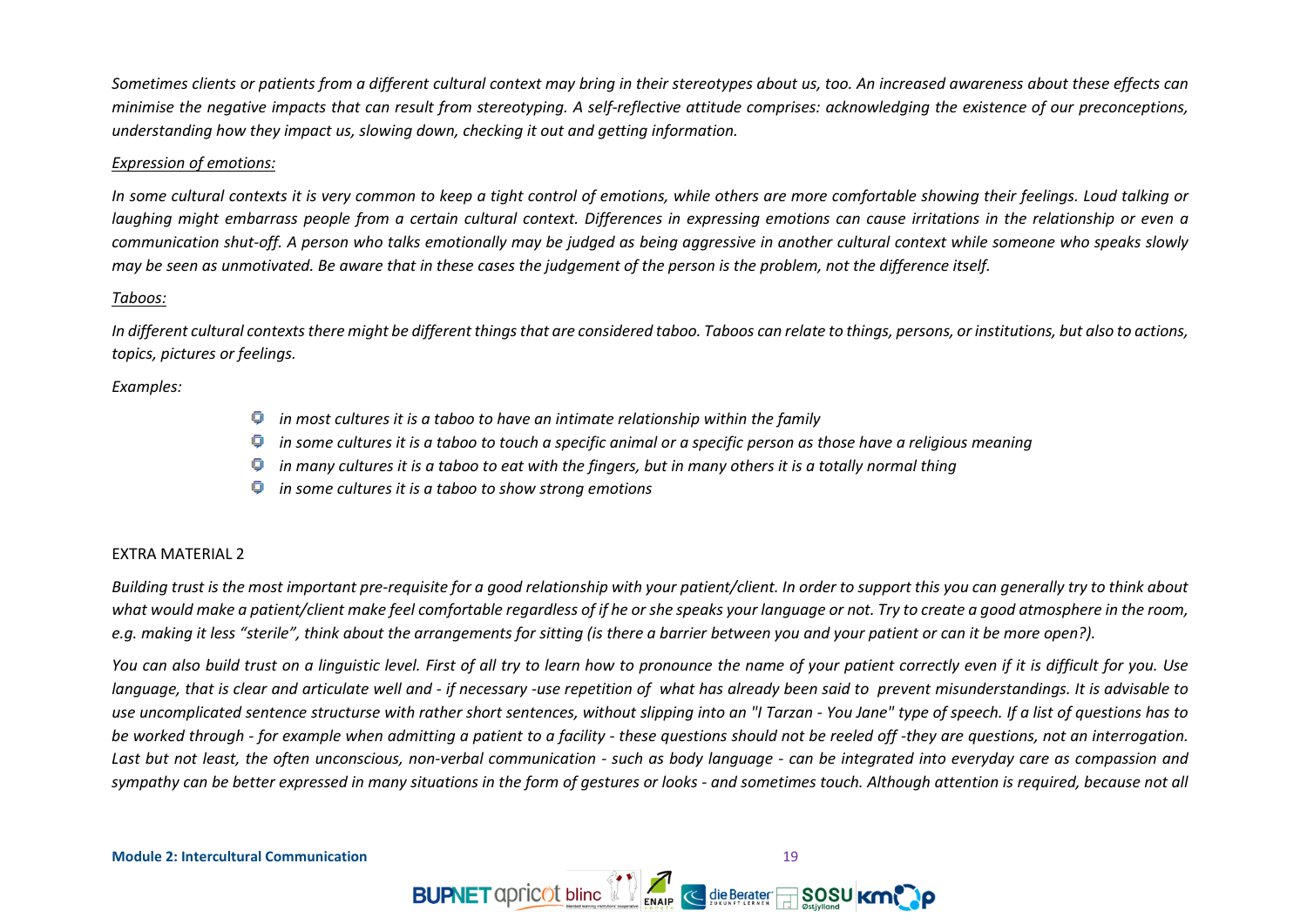*gestures are interpreted in the same way across cultures, a reassuring nod, a warm-hearted look or a hearty laugh is usually internationally understandable. Try to come into the situation with a self-reflective attitude. Reflecting on your own attitudes can help to reduce fears on both sides.*

# *Bridging the language barrier:*

*Speaking different languages is the most obvious barrier to effective intercultural communication. Explore with your learners the difficulties but also the solutions on how to deal with language barriers*

# **EXTRA MATERIAL Using interpreters 3**

*Working with interpreters when providing care is a procedure that needs good preparation as many factors need to be considered. This preparation begins with the decision on which situations require an interpreter. If it is a complex conversation with many details, an interpreter will certainly be needed, but if it is a situation where simple recommendations need to be communicated, then other communication means can be used as well, like translation apps, pictograms or body language.* 

*If you decide to use an interpreter, you then need to consider who the interpreter could be. Can it be a bilingual colleague or is there a need for a professional interpreter? Be careful with using family members as interpreters as this can create role conflicts, e.g. when the son wants to protect his mother's feelings by not telling her the "whole truth". If you decide to go for a professional interpreter you will need to find out where to find an appropriate one. The next step of the preparation is to plan a preparatory as well as a follow-up conversation with the interpreter.*

*But how can we find an appropriate person or a professional interpreter? Some clinics have in-house interpreters, some have an established system for finding interpreters. This is of course the best solution. But there are also ways to make use of the bilingual resources within your own team. There is for example the possibility of having bilingual staff give translations – perhaps volunteering time away from other duties. Ideally these staff members* will have *completed training about interpretation quality standards. If such a system is not established in an organisation, then it needs to be thoroughly considered which colleagues can responsibly take over this task. Professional interpreters can also be found on the internet or via local initiatives.* 

*Please find here a summary of tips for using interpreters (Rundle/Cavalho/Robinson 1999):*

- *Make sure the interpreter is culturally appropriate in terms of gender, ethnic group etc.*
- *Make sure that the selection of the interpreter maintains the client's privacy*
- *If possible: do not use family members as interpreters, there may be role conflicts*
- *Spend time with interpreters first and prepare the situation together*
- *Review the interpreter's roles and procedures and provide in-service training if necessary*
- *Speak in short, simple, jargon-free sentences, so interpretation is easier. Ask the same question in different ways.*
- *Avoid colloquialism, idioms, slang, similes*
- *Encourage the interpreter to translate literally rather than paraphrase*
- *Look and speak directly to your patient/client, not the interpreter, even though the client does not understand*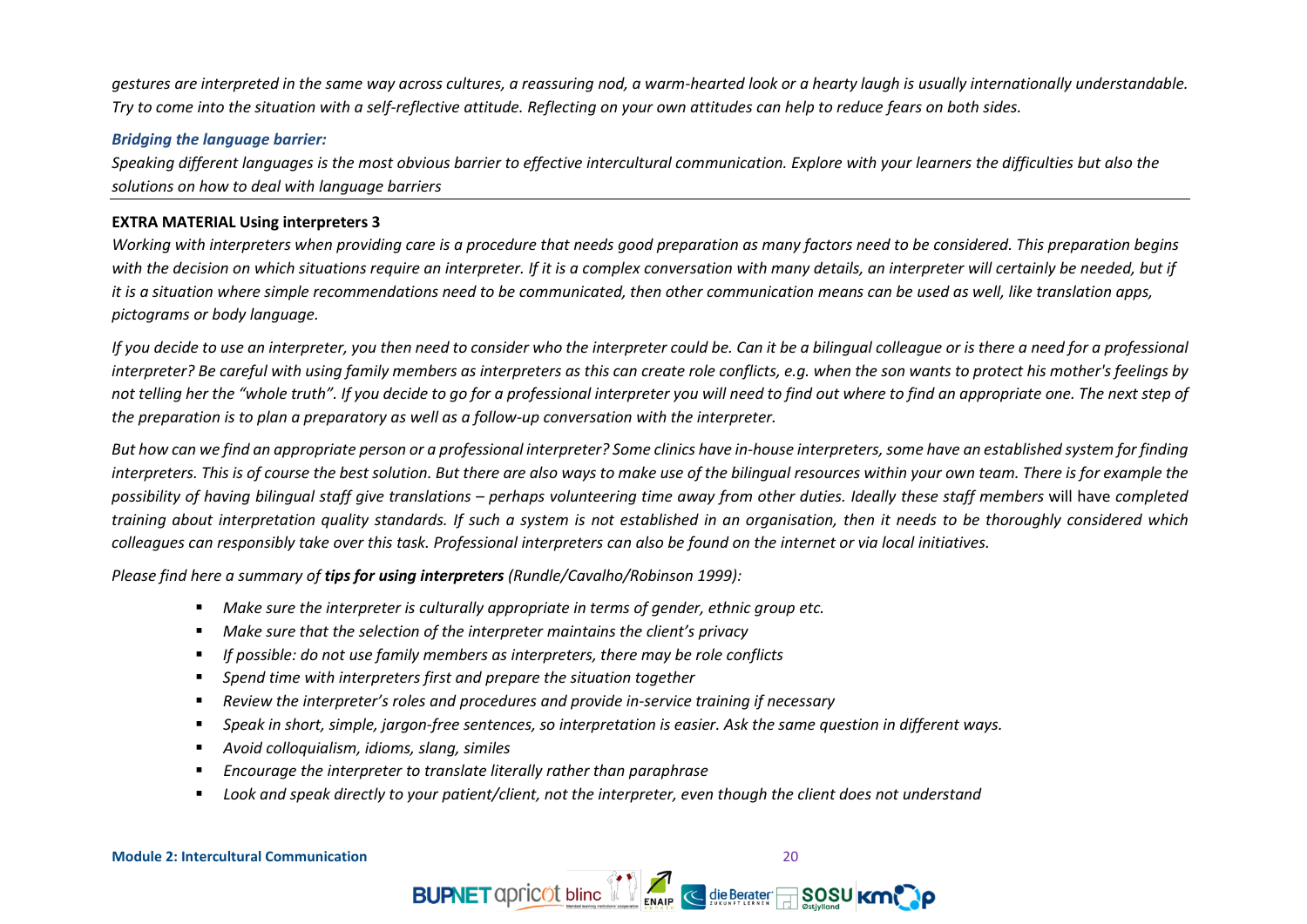- *Listen even though you may not understand the language*
- *Look for nonverbal cues*
- *Have the interpreter ask the patient/client to repeat the information communicated, to see if there are any gaps in understanding*
- *Try to be patient as using an interpreter is not easy for any of the parties involved*

# EXTRA MATERIAL 4 Working with translation apps

*Nowadays there are many apps available that can help you with translation if you do not have an interpreter available. If you don't understand a term in a text or one that your conversation partner has said, the app interprets for you. Translator apps are more than simple dictionaries. Instead of searching for individual words, you can enter and translate entire sentences and even complex texts. There are many apps on the market, we will introduce three of them in the following:* 

# *PONS Online Translator:*

*In addition to the simple search for terms, there is also a text translation. This translates complex sentences into the desired language with the help of the DeepL service. The structure of the PONS translator app is simple and clear. There is a field in which you enter the text to be translated and a microphone symbol for voice input via Google Assistant. If you need the translation of certain phrases more often, you can mark them as favourites so that you can call them up in the main menu at any time. Unfortunately the PONS app includes advertisements.*

# *Microsoft Translator:*

*The translator app offers numerous features for interpreting sentences and texts. There is a language input and a text input. The photo recognition recognises words and texts on photographed objects - for example signs - and translates them directly into another language. With the conversation function, you chat with other users, while what you enter is automatically translated into the language of each participant. Language entries are also possible here, which is particularly helpful in foreign-language conversations with numerous participants. Microsoft's translator app is very clear. It is also free of charge and completely ad-free.*

# *Google Translator:*

*Google Translator is the most frequently used translator app. In addition to simple text and voice input, there is photo recognition, handwriting input and conversational translation. The conversation translator immediately interprets what is said and even reads the input aloud. This works surprisingly well, even if the pronunciation is not too clear. Dealing with the Google Translator is quickly learned. The functions are very useful and can be a real help. Thanks to the possibility of downloading all dictionaries as an offline version, you don't even have to rely on your data volume or foreign WLAN networks when you are on the road. Google Translator is free of charge and completely ad-free.*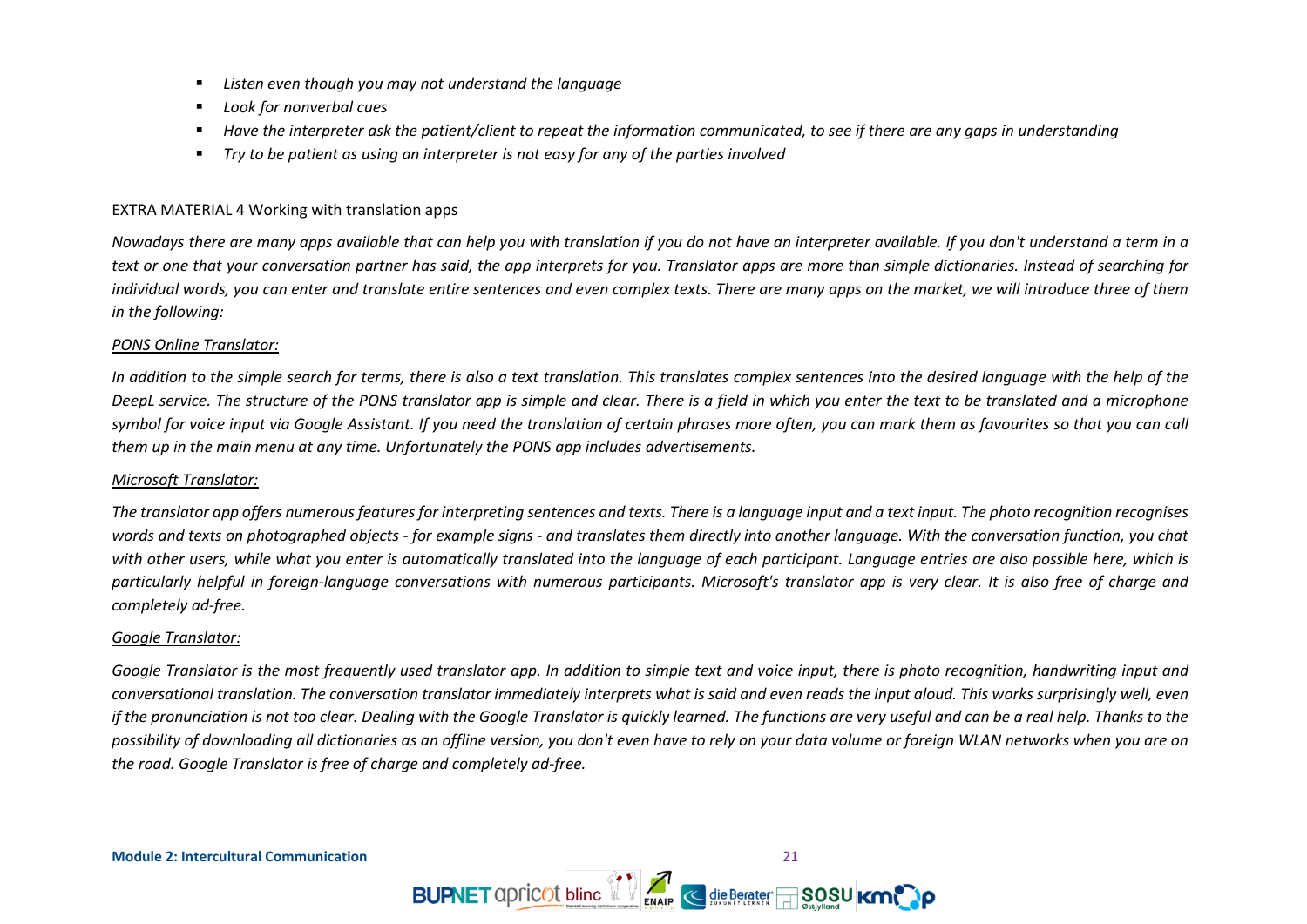*EXTRA MATERIAL 5 If your target group are patients/clients with a different first language it makes communication easier if you use simple language without reducing it to a minimum or falling into a grammatically incorrect language (not: I Tarzan – you Jane). Simple language can be used in the following areas:*

- *Vocabulary*
- *Numbers and characters*
- *Sentences*
- *Texts*
- *Layout and pictures*

# *Tips for using simple vocabulary:*

- *Use simple words e.g. allow instead of authorize*
- *Use words that describe something e.g. bus and tram instead of "public transport"*
- *Use common words e.g. working group instead of workshop*
- *Explain difficult words e.g. Mr. Meier had a bad accident. Now he is learning another trade. The difficult word for this is vocational rehabilitation. Always use the same word for the same thing e.g. You are writing about medication - Do not switch between 'tablet' and 'pill' – stick with one word.*
- *Use short words e.g. rehabilitation not rehab*
- *If that is not possible, divide long words with a hyphen (e.g. in German) or a preposition / paraphrase in English*
- *Avoid using abbreviations e.g. use 'for example' not e.g!*
- *Use verbs or active words. Avoid nouns e.g. instead of 'Tomorrow we elect the asylum advisory council', it is better the use – "the election of the asylum advisory council is held tomorrow."*
- *Avoid using the genitive e.g. The house of the teacher, instead of, the teacher's house*
- *Avoid using conditional forms. You will recognize the conditional by these words: would have, could, might, would have to, ought to, should, were, would be, would e.g. Maybe it will rain tomorrow, instead of, It might rain tomorrow.*
- *Use positive language. Avoid negative language. E.g. "Peter is well", is better received than "Peter isn't / is not ill."*
- *Avoid using phrases and metaphorical language. Many people get that wrong and take the language literally! E.g. It is raining cats and dogs, in a metaphorical sense (= heavy rain) might still be interpreted by some, that there are literally cats and dogs falling from the sky.*

# *Tips for using simple numbers and characters:*

- *Write numbers in a way that most people know e.g. 9 (Arabic numeral) instead of IX (Roman numeral)*
- *Avoid using old year dates e.g. A long time ago OR more than 100 years ago. instead of 1867*

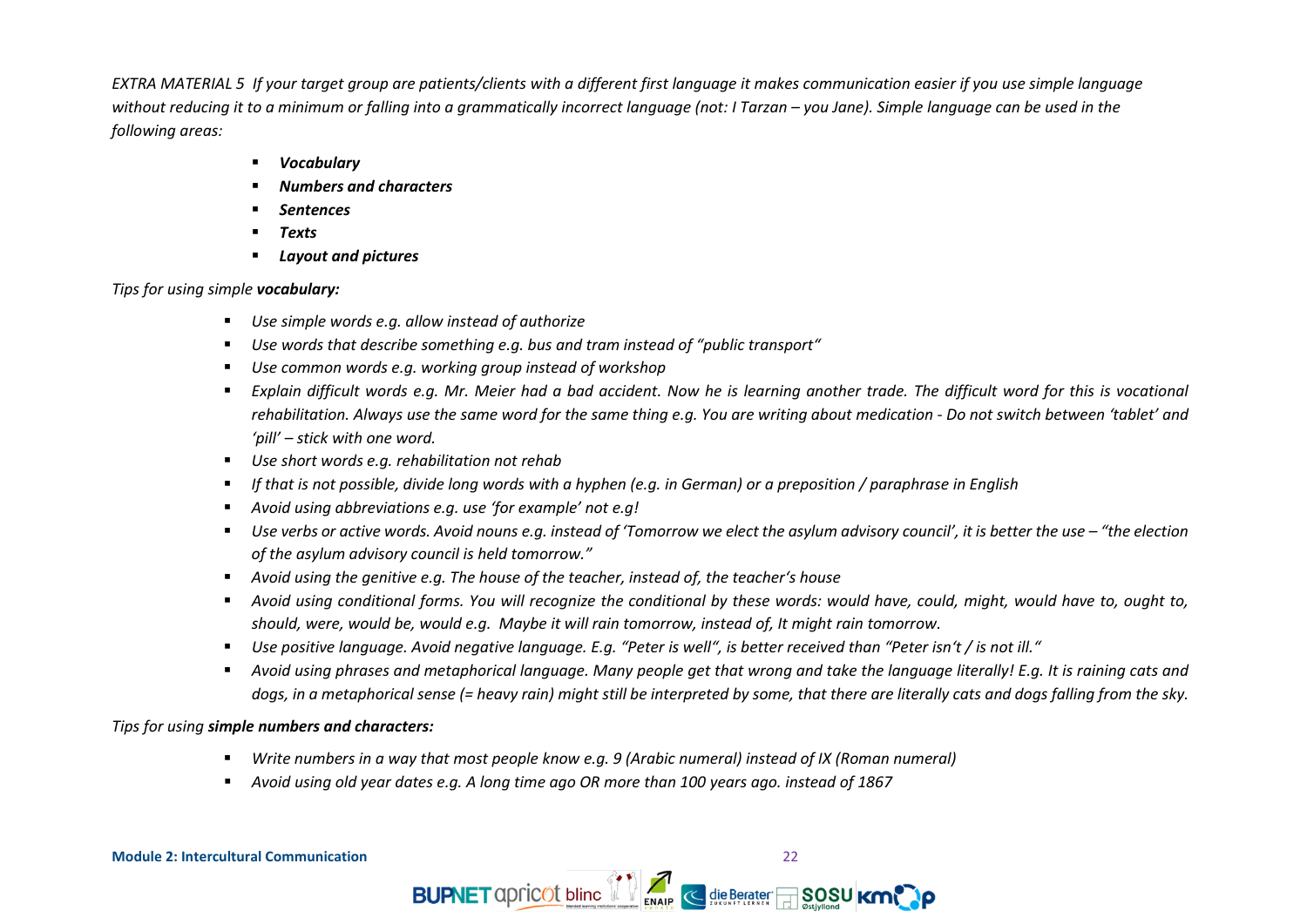- *Avoid using high numbers and percentage terms. E.g. "many people" instead of "14,795 people" or "some /(a) few" instead of 14%*
- *How should you write numbers? E.g. 5 women is better than 'five' women. Write telephone numbers with spaces. e.g. Telephone (0 55 44) 33 22 11 is better than Tel. (05544) 332211*
- *Avoid using special characters. e.g. quotation marks (""); percent (%) ; dot dot dot (…) & (and) or brackets ()*
- *If you use a special character, explain it.*

# *Tips for using simple sentences:*

- *Write short sentences. Make one statement only in each sentence.*
- *Divide long sentences. Write many short sentences. E.g. Instead of: If you tell me what you would like, I can help you. Simplify the statement with, I can help you. Please tell me: What would you like?*
- *Use a simple sentence construction. E.g. We go on holiday together, instead of, together we go on holiday*
- *The following words might also be used at the beginning of a sentence : or, if; when, because, and, but. For example – " Please ring me up. Or send me a letter / an e-mail".*

# *Tips for writing simple texts:*

- *Address your readers personally. E.g. You are allowed to vote tomorrow, is better than, Tomorrow is the election.*
- *When addressing a male and female audience always write the masculine form first e.g. Mitarbeiter und Mitarbeiterinnen" reads better than, Mitarbeiterinnen und Mitarbeiter"(\*not applicable for English, but for some other languages).*
- *Avoid asking questions in the text. Some people might feel lectured by questions. Some might think they have to answer them. But sometimes it is a good idea to shape a headline in the form of a question.*
- *Everything that you have to say about a certain topic / idea should be joined together in a text. Avoid using references. Do not refer to other passages in the text. Do not refer to other texts. If you do need to make a reference, you have to signal it sufficiently e.g. Instead of (cf. Issue 3, use 'you will find more information in issue 3'.*
- *You may change a text when writing in simple language. But you must not change the content and the meaning. You may explain things. then people will understand them more easily. You may give some hints. You may give examples. You may change the order in which the parts of the text are arranged. You may change the appearance. You may omit some parts of the text if these are not important.*

# *Tips for cretating a simple layout and pictures:*

- *Use a simple typeface. The typeface has to be upright e.g. Arial italic and Segoe Print are worse choices than Arial, Tahoma or Verdana.*
- *It is better to use only one typeface. To many typefaces distract the reader.*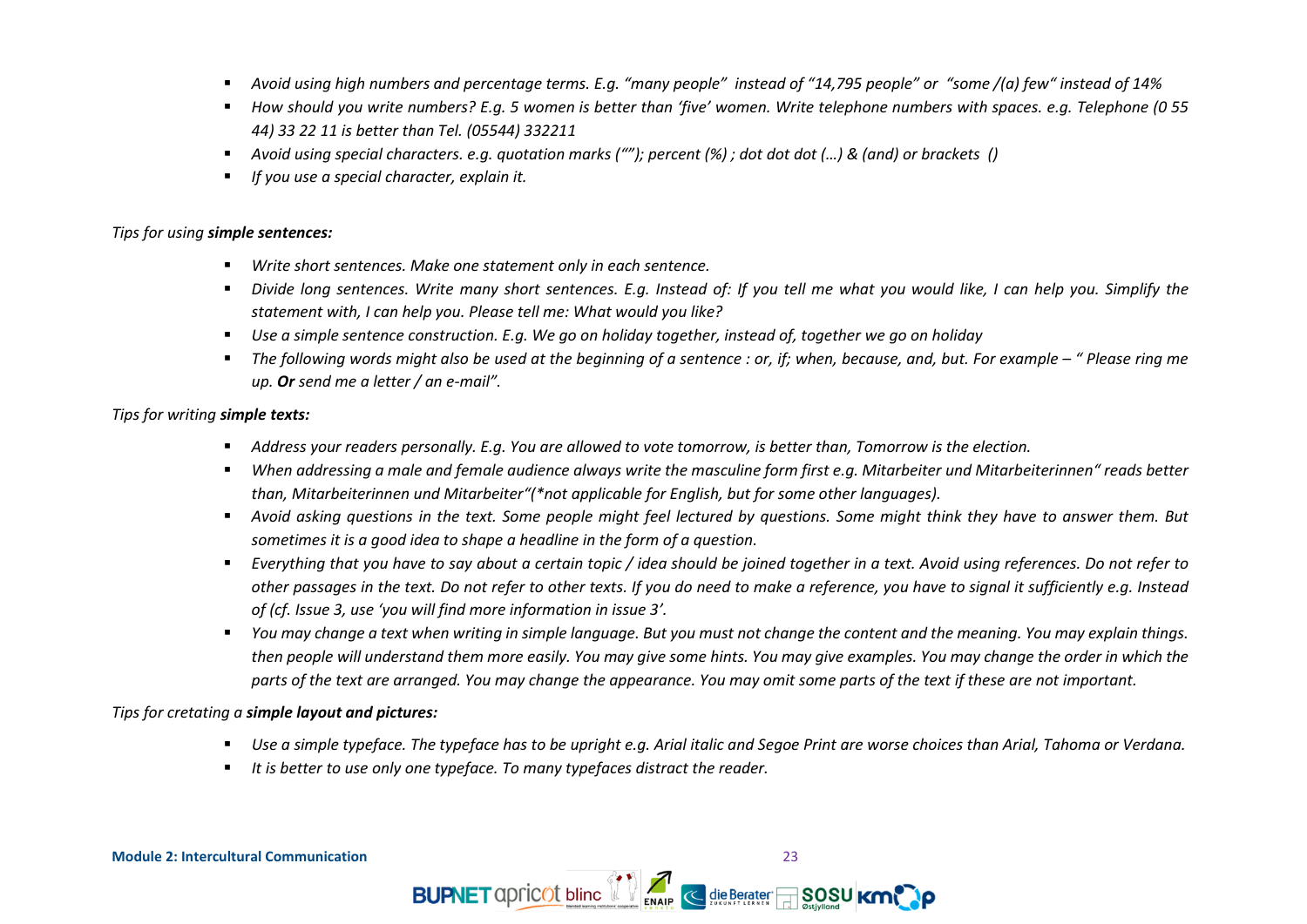- *Use big typeface. If you use the typeface Arial, for example, use type size 14 or a bigger typesize. Some typefaces are very small. In that case, you will have to choose a bigger typeface.*
- *Leave enough space between the lines (1.5 at least)*
- *Always write left-justified.*
- *Do not write in hyphenless justification.*
- *Do not write right-justified.*
- *Do not write centered. Exception: The headline may be placed in the middle.*
- *Start a new line for every new sentence.*
- *Do not divide any words at the end of the line.*
- *If possible write all the words that form a meaningful segment together in one line.*
- *Sometimes the page is full. But you have not finished the sentence yet. Write the whole sentence on the next page. Even better: Do not divide the paragraph.*
- *Use many paragraphs and headlines.*
- *Write an address like you write it on an envelope. In this way, people can better understand the address. And copy it.*
- *Highlight important things. E.g. use bullet points, write a word in bold letters, use a different dark front colour, highlight the text with a light colour, frame a sentence, underline as little as possible.*
- *Use pictures. Pictures help texts to be understood. The Pictures have to match the text.*

# **EXTRA MATERIAL 6 and Exercise**

*Divide your group of learners into sub-groups of 3-4 and ask them to go through the following case study and extract the elements that support good communication with the patients.*

# *The Göttingen concept for patients with migration background in psycotherapeutic care implemented at the Asklepios clinic Göttingen/Germany*

*The Göttingen treatment concept for the therapeutic care of people with a migration background (Özkan & Belz, 2019) has been updated over the years and further elements have been added. It is central that the Göttingen concept does not envisage a facility which is exclusively addressing patients with a migration background, but rather a general intercultural mainstreaming of the entire clinic. In the following the individual elements that are included in the Göttingen concept for the treatment of people with a migrant background will be introduced:*

# *1. Bilingual therapy or therapy in a common third language.*

*Good linguistic communication during treatment is a necessary prerequisite for a successful treatment. Good communication is even more important for satisfaction than the treatment result itself . The consideration of linguistic factors in the psychiatric and psychotheratic treatment of patients with a migrant background is especially essential. The department of Cultures, Migration and Mental Illnesses at the Asklepios Fachklinikum Göttingen offers treatment in* 

**BUPNET** apricot bline  $\sum_{k=1}^{n}$  elevater as **SOSU KM**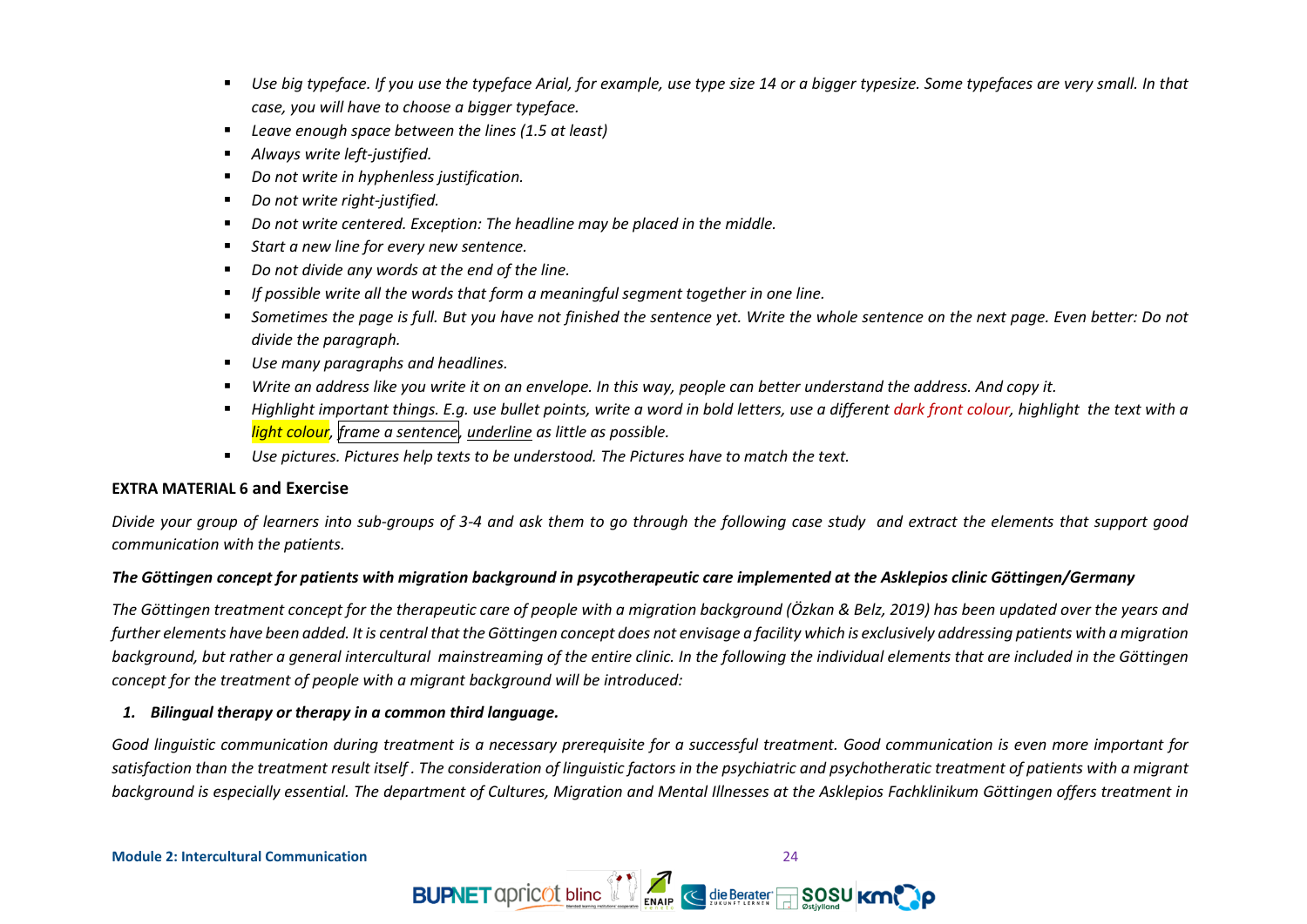*the patient's mother tongue, provided that the therapists are native speakers of these languages. For all other languages, we work with interpreters who are qualified for the psychotherapeutic-psychiatric field. There is also possibility of being treated in a common third language. This means that the language of treatment is not the native language of the patient nor that of the therapist (e.g. English).* 

# *2. Language-reduced trauma stabilisation group for patients with a migration background*

*In this group, which is specifically aimed at traumatised migrants, patients are given the opportunity to acquire knowledge and skills to deal with their illness. The group takes place in German with reduced language, so that even patients with little knowledge of German can participate and benefit from the group. Stabilisation techniques from existing therapy concepts for stress disorders are adapted to the needs and conditions of this special target group and imparted to the participants (in a language-reduced manner).*

# *3. Language-reduced resource group for patients with a migration background.*

*In this group, topics from the field of psychiatric-psychiatric medicine are discussed as well as the individual culturally considerate handling of illness. A special*  focus is on strengthening personal resources that are culturally influenced and may not have been taken into account in the individual treatment. The aim of *the language-reduced group is to increase resilience in relation to stress and mental illness.*

# *4. Dance therapy group.*

*The project* '*Dancing through Continents and Cultures' which is mainly age and diagnosis-independent, is aimed at patients who benefit from a body and art therapy programme and who may be overstrained by the mostly verbal therapy. This concerns both the comprehension of linguistic expression as well as the imagination, transfer and introspection skills due to linguistic or illness-related impairments (e.g. trauma).*

# *5. Regular in-service training*

*Sensitising the entire staff of a clinic for a transculturally attentive attitude is supported by various models of transcultural care (Domenig 2001; Leininger 1988). Regular in-service training should be used as an aid to maintaining sensitivity of the entire staff of the clinic. In the training sessions, which take place twice a year, exercises and role plays are used to help develop approaches to transcultural awareness in the respective areas of work and aim at educating the staff towards valuing diversity. The topic has also been formally integrated into the curricula of the health and nursing school.*

# *6. Interpreter qualification for the therapeutic area*

*Sworn, official interpreters who work at court hearings, for example, can often be overburdened with the task of translating in a therapeutic setting, because they are often not prepared or trained to do so. Therefore interpreters are systematically qualified in order to be able to work in the therapeutic field. As part of their work, interpreters receive supervision as part of their assignment and receive training in self-care and on self-care and psycho-hygiene.*

# *7. Supervision and intervision*

*These take place regularly, by and with transculturally sensitised or interested therapists. The offer is also for external therapists as well.*

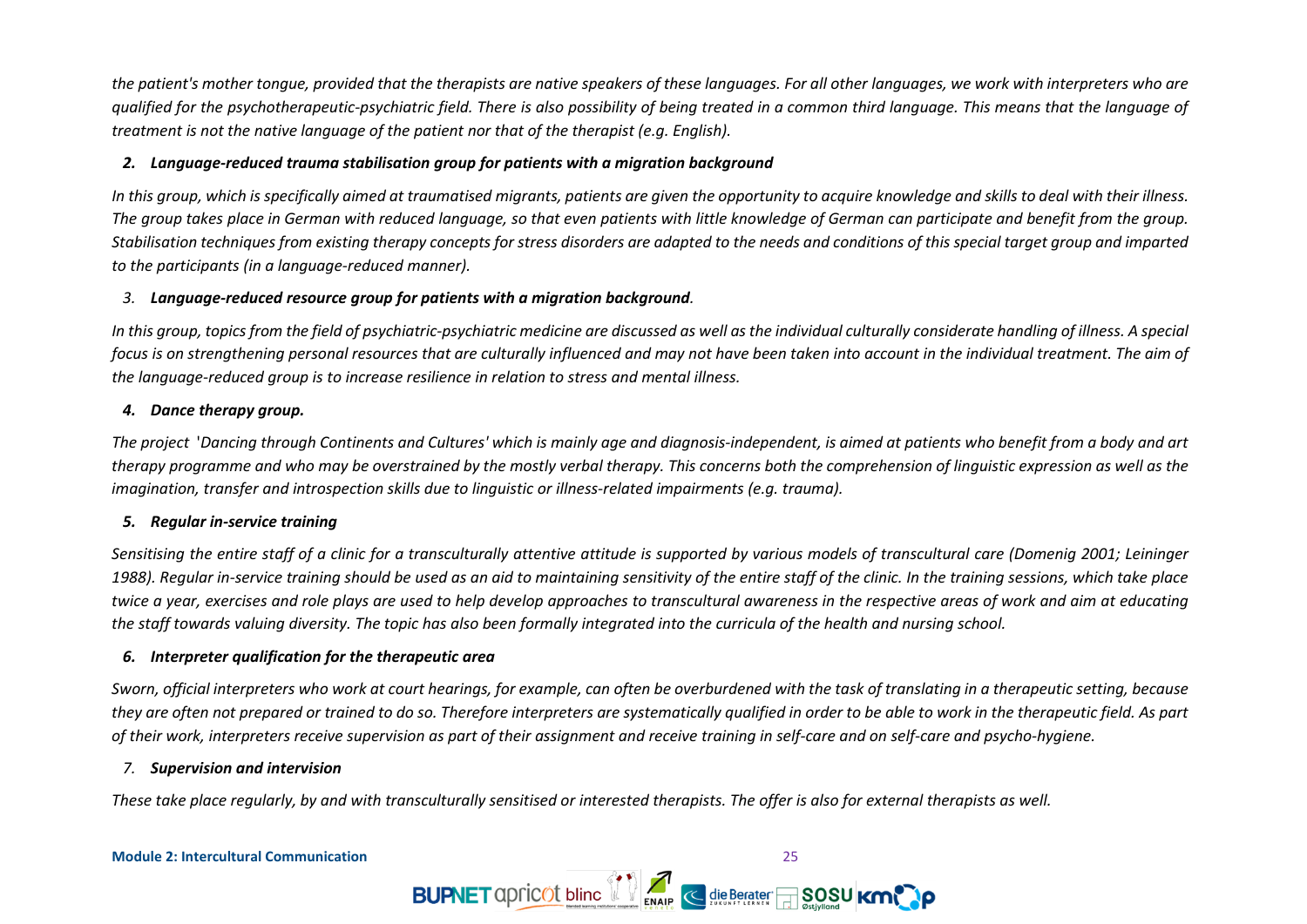# *8. Transcultural consultation*

*In the case of migration- or culture-specific questions, the colleagues are supported in their areas of work on a consultative basis in their areas of work. In addition to culturally sensitive differential diagnostics, the focus is on contacting network partners, specialised clinics or gathering information about certain culturally related symptoms.*

EXTRA MATERIAL 7 AND EXERCISE Sometimes we feel that cultural orientations of our clients/patients are very different from our own one's. And it may happen that we are even shocked by an attitude that we may not share. This may lead to conflicts that can hardly be handled. Margalit Cohen-Emerique has developed a diagnostic method for critical incidents that cause feelings of a cultural shock by the persons involved. Cohen-Emerique, defines a cultural shock as the emotional and intellectual experience happening when getting in touch with what is foreign to us. This creates emotions such as incomprehension, fear and surprise. She states that if this cultural shock is not recognized and processed, it can lead to defensive reactions.

For an organisation in the social or heath care sector with a diverse range of clients/patients, there are numerous examples of critical incidents/cultural shocks every day. How can a condemnation or a retreat of the people involved be avoided here? How can the space for dialogue be preserved? How can methods be developed that respect the expectations and values of all parties? Margalit Cohen-Emerique recommends that social and health care professionals systematically deal with cultural shocks in order to maintain an open attitude. Denying a culture shock, on the other hand, prevents it from being processed and does not protect against its effects. It is therefore necessary to recognize and identify it in order to avoid a defensive and negative attitude.

Margalit Cohen-Emerique (1999) describes three steps that can help to overcome the cultural shock:

I. Decentration:

First, the shock on the emotional level should be clarified: What do I feel? Fear? Disgust? Outrage? Rejection? Also the background of the shock should be known: space, time, the spoken word, one's own posture as well as the posture of the other, so what exactly shocked, irritated, disturbed...? Then it is necessary to explore one's own frame of reference to determine which values and principles were shaken. The different components of the reference system must be taken into account: ethnic, sexual, social, professional, religious, national and political affiliation. For example, a professional may feel that a male patient/client, who refuses to clean up (because this is a women`s job in his eyes), endangers gender equality. This equality may be very important to the female professional and she attaches great importance to it. This self-reflection contributes to broadening the ability to experience. It helps to practice self-distance, especially with regard to the first emotions triggered by the shock.

# II. Entering the other person's reference system

The next step is to give meaning to each other's attitudes by exploring their different cultural affiliations. It is about observing which elements of one's social and ethnic culture can explain one's attitude. This will be achieved by a better knowledge of his values and his system of reference. In a conversation with the other side, the respective position can be presented. Attitude and point of view should become comprehensible.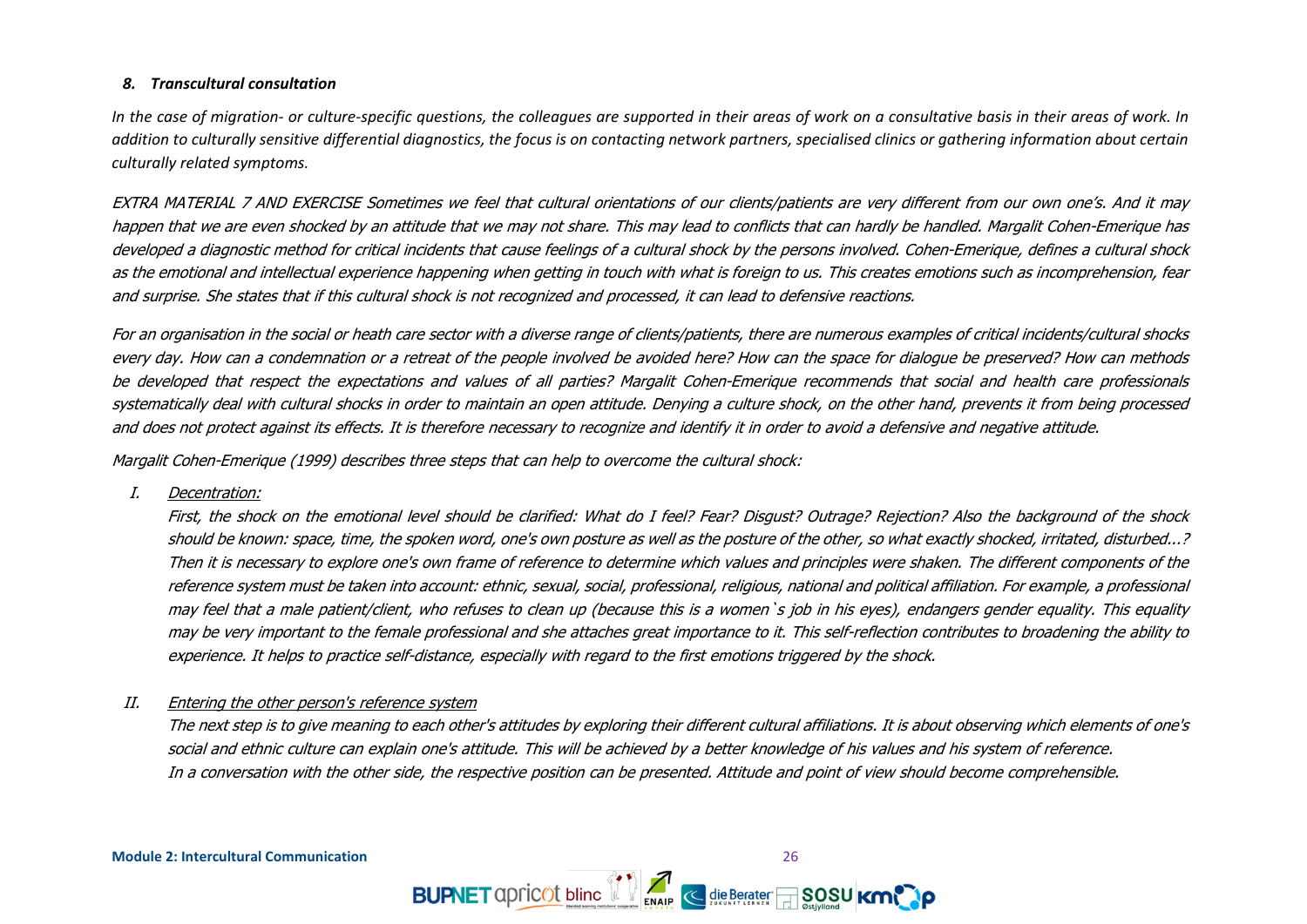If no dialogue is possible, several hypotheses can be put forward to explain his attitude and thereby avoid generalising or stereotypical interpretations: the behaviour can be influenced by the country of origin, or an "idol" can be imitated. It is not about criticising the person.

Through the analysis of the reference system, the attitude of the other is given meaning. This analysis requires openness, as well as personal effort and curiosity, in order to experience the meaning of the other's action from his perspective. What values the other person possesses through his culture, his migration history and his individually experienced adaptation and acclimatisation to the host country.

Through the analysis of the other's reference system, common points of identity are often found which can form a basis for the continuation of the relationship. In this way, they can come into contact again and discover that their disagreement is only about the way they perceive something.

# III. Negotiation

Negotiation means neither submission nor passive resistance from one or the other. It is a true encounter in which everyone "let's go" of something in order to approach the other without questioning the essential principles of their own identity. Here it is a matter of finding a new norm, a common field or a "3rd space" in which everyone preserves his or her identity and at the same time understands the perspective of the other.

# "Cultural Irritation" - An example from a German social project

The social workers of a social organisation who offer assisted living for young people in Germany are really angry: A young man who is just about to finish school keeps on telling his mates that he is not willing to get a job or training after school. His parents are without work. They get 1400  $\epsilon$  Hartz IV (social services from the state). When he finishes school they will receive more money from the state if he is without work. The family soon wants to go to Lebanon for three months - to build a house in Beirut!

The team reflects on this incident:

Step 1: Explore your own frame of reference: What feelings does the case trigger in me? What bothers me? Which of my values are attacked or questioned?

The social workers take the opportunity to express their indignation and anger. A long list of points is created, which disturbs them. Then the values: The participants name values such as "honesty", "justice", "gratitude", "decency", "loyalty to the state", "adherence to the law", "no hard work, no price" - and begin to discuss.

Step 2: Explore each other's frame of reference and form hypotheses: What do I know about the family`s situation and values? What do I suspect? How do I suspect the young man experienced the situation? What do I need to know in order to understand better?

The participants gather what they know about the family and find that neither the migration history of the family nor their plans for the future are clear to them and they do not know what significance a house in Beirut has. Since they are very well aware of parent's aspirations for their son's future (he should learn German, have contact with Germans so that things will be easier for him when he is in school...), they now notice that these are not discussed with the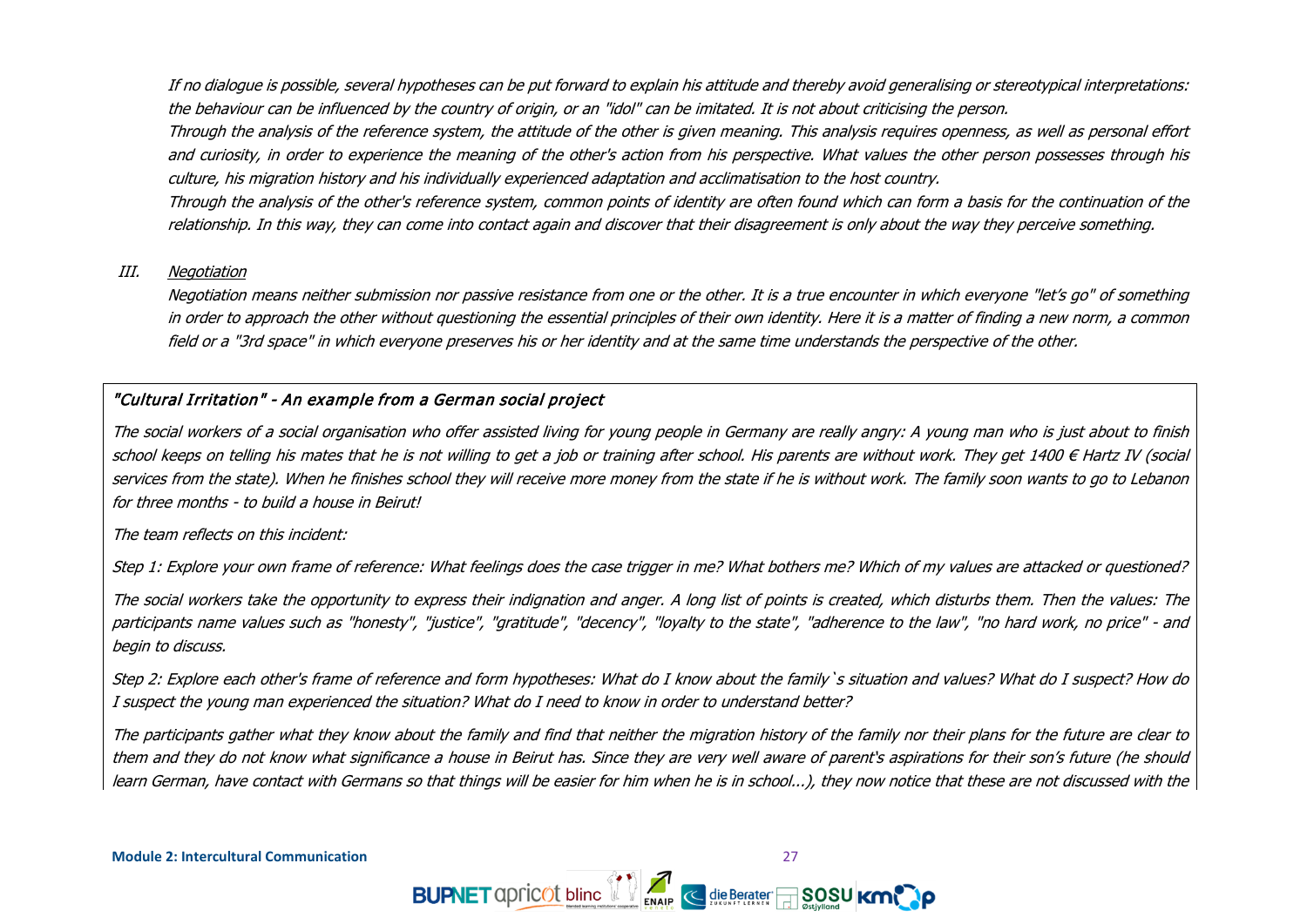family. The assumed possibility that the family supports relatives in Lebanon puts the anger about the family's "irresponsibility" into perspective. Perhaps for the student, the family is the community of solidarity for which he feels also responsible for? The young man is a "show-off" in financial matters, does he possibly want to 'save face' and his pride?

Step 3: Have a negotiation - develop a solution: What do I want to achieve with the conversation? What questions do I want to ask? What do I want to say about myself?

The social workers develop possibilities to address the irritation in role plays. They recognise that they have a problem focussing on the main issue or that they tend to moralize. Because it is not so clear to them what they want: Do they want to communicate their personal position on undeclared work? Do they want to show, as responsible professionals, that they perceive illegality and threaten consequences? What is the organisation's mission here and what is its role of the social workers? In the end, the participants find out what the focus should be for them as professionals: They try to focus on the well-being of the youngsters that they are responsible for. They develop an approach to talk to the young man and his parents without condemnation. They will try to hear their position but at the same time explain to them that they need to take care of the rest of the youngsters who need to be supported and encouraged in finding a job or training after school.

The example was translated and slightly modified on the basis of a text from a German text provided by Kinderwelten Projektmaterial (2007).

# *EXTRA INFORMATION*

*There are many pitfalls in intercultural communication. You will never be able to know exactly which specific cultural communication codes the person you talk to uses. It may help simply to be aware of the differences in communication that can occur.*

# *Language Differences:*

*Language differences are an obvious barrier to intercultural communication. If you speak only English and your patient/client speaks only Farsi, you will not be able to communicate verbally. Even if you have studied the language or an interpreter is available, dialects, different accents and slang can cause problems. In addition, words don't necessarily translate from one language to another in a clean one-to-one correspondence. The same English word may have different meanings to people from different cultures.*

# *Non-verbal communication (Body Language, gestures and mimic):*

*People sometimes take offense because of differences in body language across cultures. For example in some cultures it is more common to stand closer to each other than in other cultures. This may make the "more distanced" person feel crowded and want to back away. Some cultures have more eye or body contact than others. In one cultural context the same gesture can have a totally different meaning. For example looking someone straight in the eyes can be considered an honest, open, and kindly act or as an offensive insult depending on the cultural context and also the role allocation.*

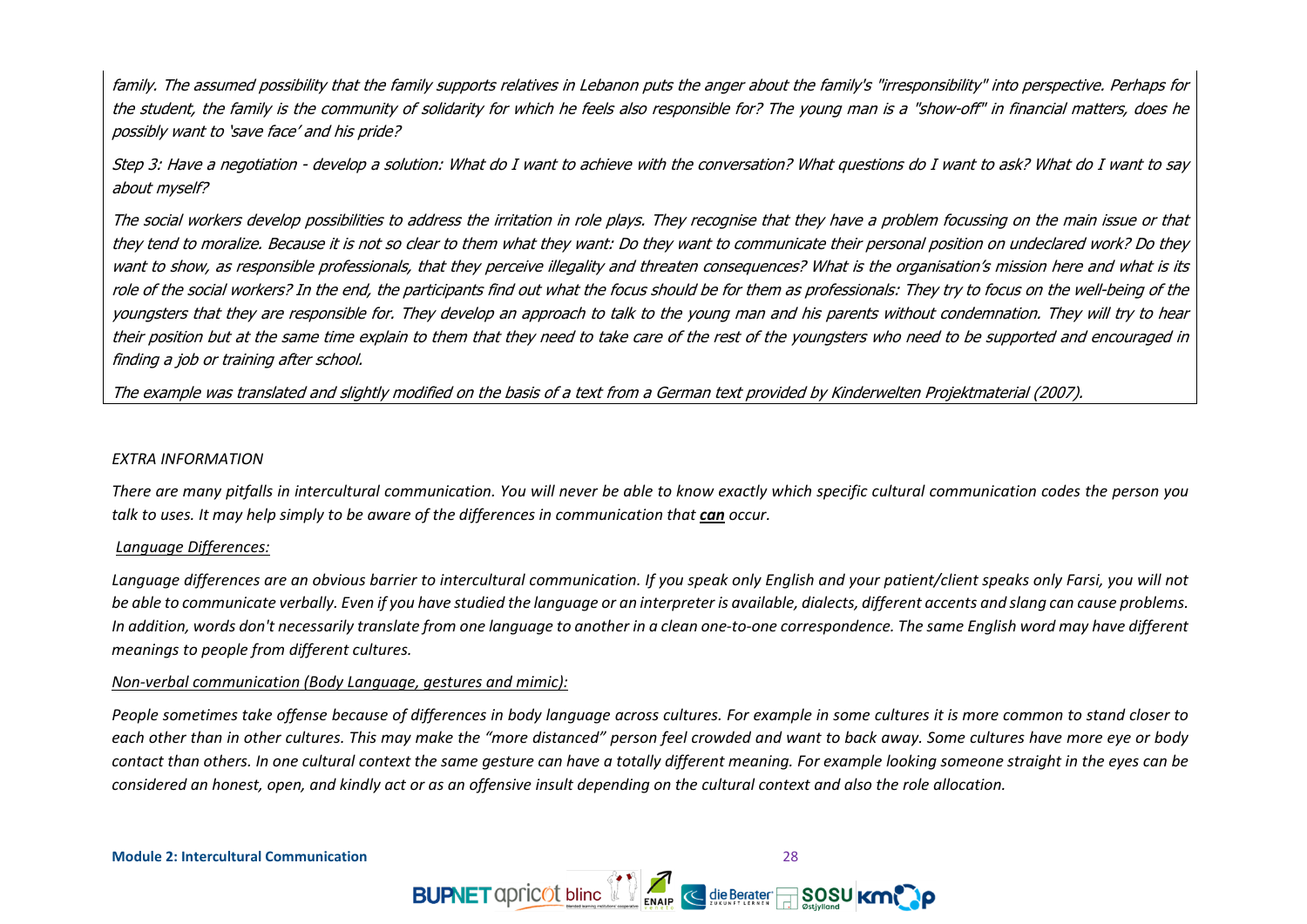# *Communication styles:*

*Different cultures might have different feelings about which communication style is appropriate in which situation and for which interaction partner. Some prefer a very direct communication style and do not have a problem addressing conflicts or problems openly. Others talk about problems or conflicts only very indirectly. For example, in some cultures it is very common to say "yes" or "maybe" when they mean "no". People from this cultural context would consider an outright refusal blunt rather than honest.* 

# *Stereotypes and prejudices:*

*Stereotypes and prejudices about people from other cultures can cause communication problems and offense. Ethnocentrism, or a belief that your own culture is better than that of others, can lead to acting superior towards others. There may also be positive stereotypes that influence our behaviour. Sometimes we are not even aware of these stereotypes that we have ourselves. This may have an impact about the way we treat people who we feel are different from ourselves. Sometimes clients or patients from a different cultural context may bring in their stereotypes about us, too. An increased awareness about these effects can minimise the negative impacts that can result from stereotyping. A self-reflective attitude comprises of acknowledging the existence of our preconceptions, understanding how they impact us, slowing down, checking it out and getting information.*

# *Expression of emotions:*

*In some cultural contexts it is very common to keep a tight control of emotions, while others are more comfortable showing their feelings. Loud talking or laughing might embarrass people from a certain cultural context. Differences in expressing emotions can cause irritations in the relationship or even a communication shut-off. A person who talks emotionally may be judged as being aggressive in another cultural context while someone who speaks slowly may be seen as unmotivated. Be aware that in these cases the judgement of the person is the problem, not the difference itself.*

# *Taboos:*

*In different cultural contexts there might be some things that are seen as taboo. Taboos can relate to things, people or institutions, but also to actions, certain topics and feelings.* 

# *Examples:*

- *in most cultures it is a taboo to have an intimate relationship within the family*
- *in some cultures it is a taboo to touch a specific animal or a specific person as those have a religious meaning*
- *in many cultures it is a taboo to eat with the fingers, but in many others it is a totally normal thing*
- *in some cultures it is a taboo to show strong emotions*

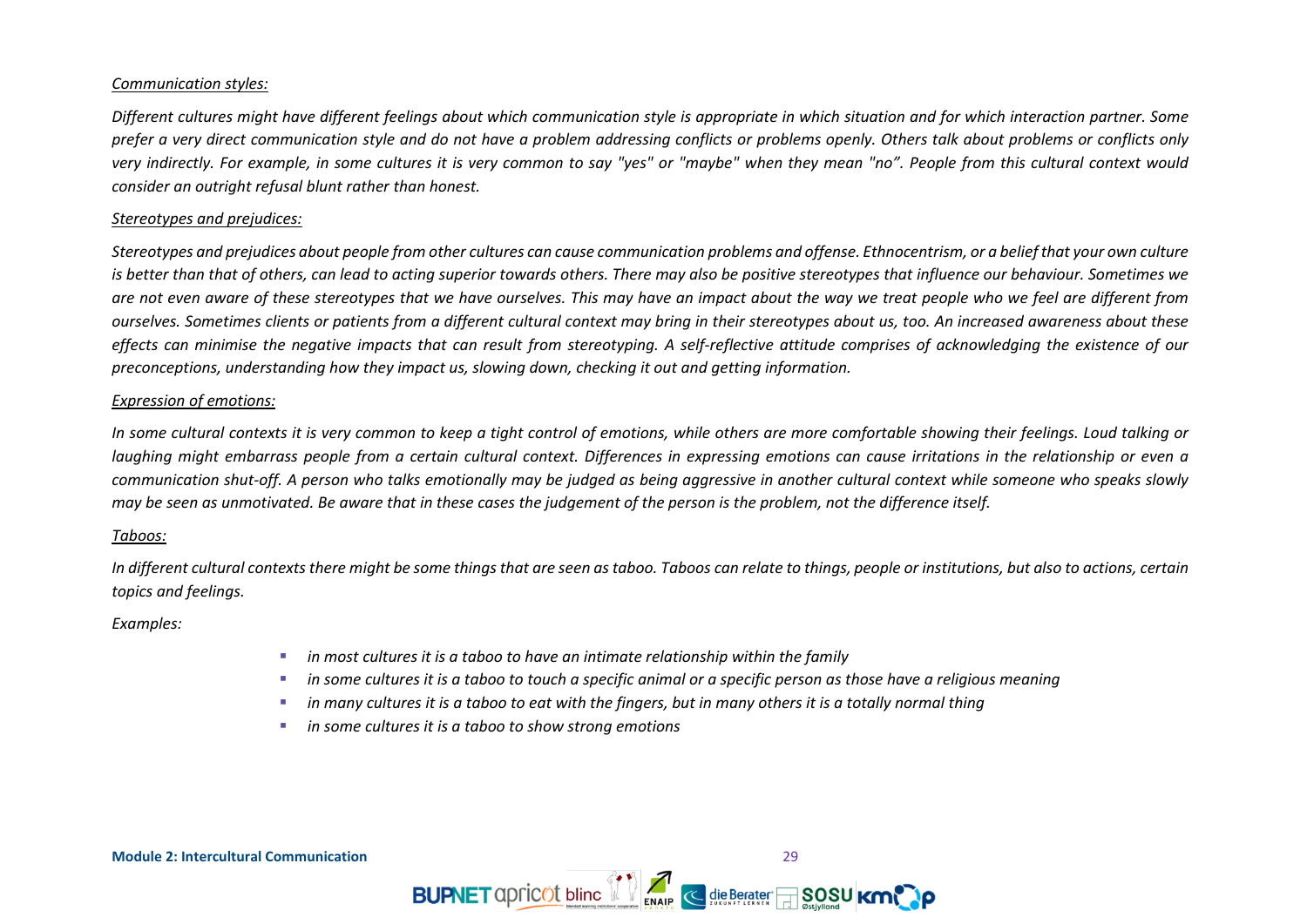# *CASE STUDY*

*Divide your group of learners into sub-groups of 3-4 and ask them to go through the following case study and extract the elements that support good communication with patients.*

# *The Göttingen concept for patients with migration background in psycotherapeutic care implemented at the Asklepios clinic Göttingen/Germany*

*The Göttingen treatment concept for the therapeutic care of people with a people with a migration background (Özkan & Belz, 2019) has been updated over*  the years and further elements have been added. It is central that the Göttingen concept does not envisage a facility which is exclusively addressing patients with a migration background, but rather a general intercultural mainstreaming of the entire clinic. In the following the individual elements that are included *in the Göttingen concept for the treatment of people with a migrant background will be introduced:*

# *1. Bilingual therapy or therapy in a common third language.*

*Good linguistic communication during treatment is a necessary prerequisite for a successful treatment. Good communication is even more important for satisfaction than the treatment result itself. The consideration of linguistic factors in the psychiatric and psychotheratic treatment of patients with a migrant background is especially essential. The department of Cultures, Migration and Mental Illnesses at the Asklepios Fachklinikum Göttingen offers treatment in the patient's mother tongue, provided that the therapists are native speakers of these languages. For all other languages, we work with interpreters who are qualified for the psychotherapeutic-psychiatric field. There is also possibility of being treated in a common third language. This means that the language of treatment is not the native language of the patient nor of the therapist (e.g. English).* 

# *2. Language-reduced trauma stabilisation group for patients with a migration background*

*In this group, which is specifically aimed at traumatised migrants, patients are given the opportunity to acquire knowledge and skills to deal with their illness. The group takes place in German with reduced language, so that even patients with little knowledge of German can participate and benefit from the group. Stabilisation techniques from existing therapy concepts for stress disorders are adapted to the needs and conditions of this special target group and imparted to the participants (in a language-reduced manner).*

# *3. Language-reduced resource group for patients with a migration background.*

*In this group, topics from the field of psychiatric medicine are discussed as well as the individual culturally considered handling of illness. A special focus is on strengthening personal resources that are culturally influenced and may not have been taken into account in the individual treatment. The aim of the language-reduced group is to increase resilience in relation to stress and mental illness.*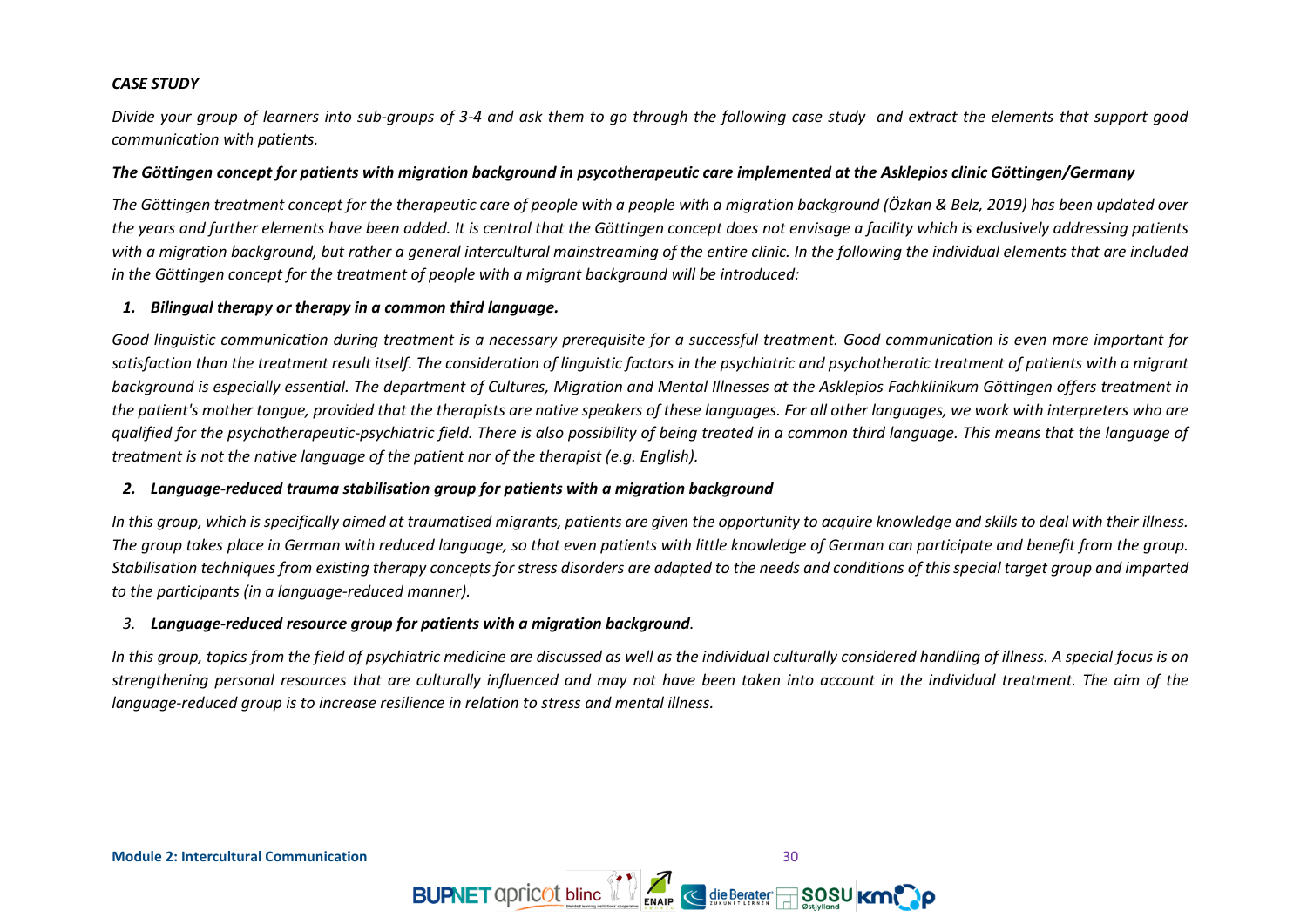# *4. Dance therapy group.*

*The project "Dancing through Continents and Cultures' which is largely age- and diagnosis-independent is aimed at patients who benefit from a body and art therapy programme and who may be overstrained by the mostly verbal therapy. This concerns both the comprehension of linguistic expression as well as the imagination, transfer and introspection skills due to linguistic or illness-related impairments (e.g. trauma).*

# *5. Regular in-service training*

*Sensitising the entire staff of a clinic to a transculturally attentive attitude is supported by various models of transcultural care (Domenig 2001; Leininger 1988). Regular in-service training should be used as an aid to maintaining sensitivity of the entire staff of the clinic. In the training sessions, which take place twice a year, exercises and role play are used to help develop approaches to transcultural awareness in the respective areas of work, and aim at educating the staff towards valuing diversity. The topic has also been formally integrated into the curricula of the health and nursing school.*

# *6. Interpreter qualification for the therapeutic area*

*Sworn, official interpreters who work at court hearings, for example, can often be overburdened with the task of translating in a therapeutic setting, because they are often not prepared or trained to do so. Therefore interpreters are systematically qualified in order to be able to work in the therapeutic field. As part of their work, interpreters receive supervision as part of their assignment and receive training in self-care and on self-care and psycho-hygiene.*

# *7. Supervision and Intervision*

*These take place regularly, by and with transculturally sensitised or interested therapists. The offer is also for external therapists as well.*

# *8. Transcultural consultation*

*In the case of migration- or culture-specific questions, the colleagues are supported in their areas of work on a consultative basis. In addition to culturally sensitive differential diagnostics, the focus is on contacting network partners, specialised clinics or gathering information about certain culturally related symptoms.*